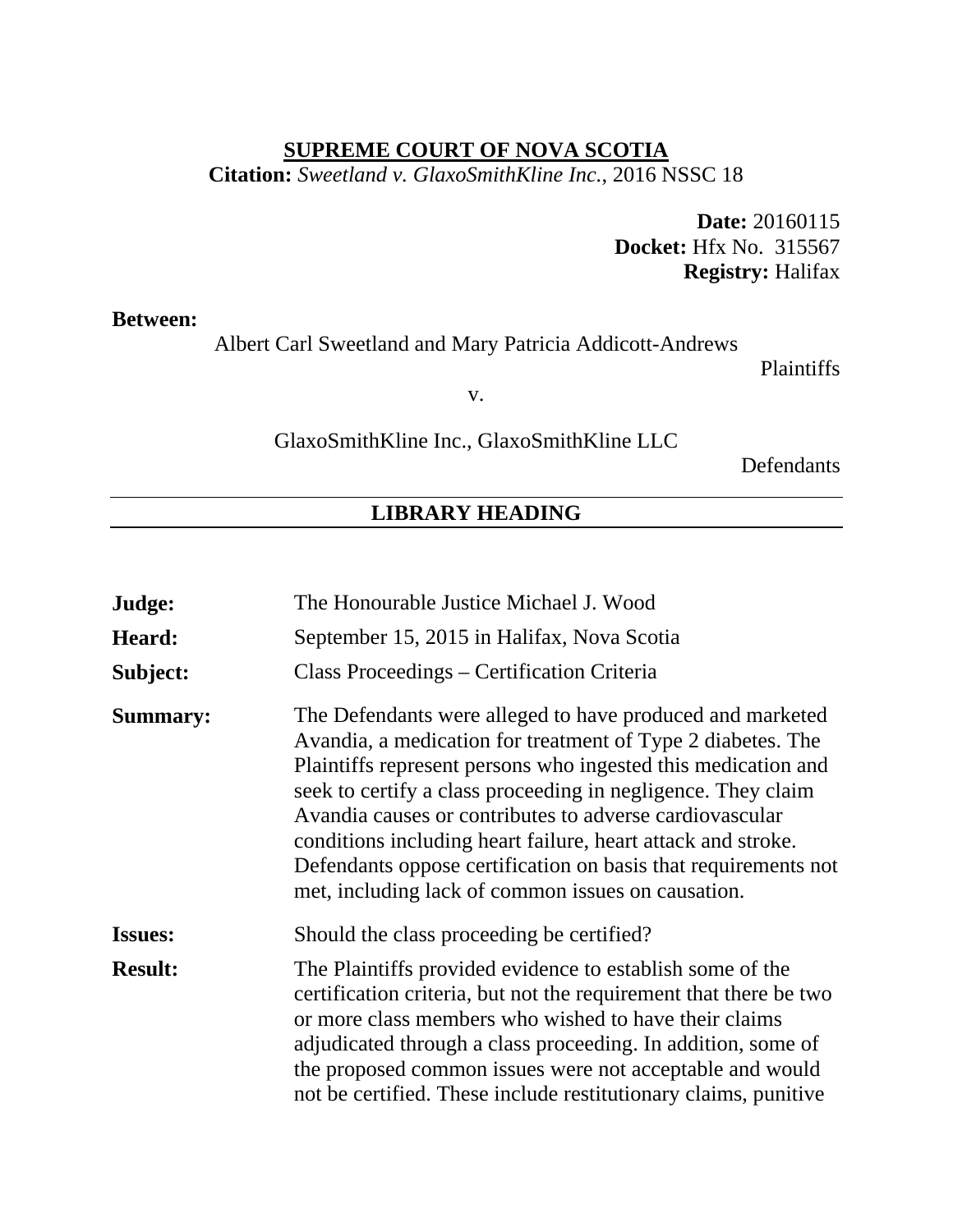damages, and aggregate damages which could not be assessed until class members' individual causation and damages are proven after the common issues trial.

Court was not prepared to certify the class proceeding but granted leave to the Plaintiffs to provide additional evidence and submissions on the two or more members criteria. Also permitted Plaintiffs to provide redrafted common issues list. Once parties made submissions on these issues Court would make decision on certification motion.

#### *THIS INFORMATION SHEET DOES NOT FORM PART OF THE COURT'S DECISION. QUOTES MUST BE FROM THE DECISION, NOT THIS LIBRARY SHEET.*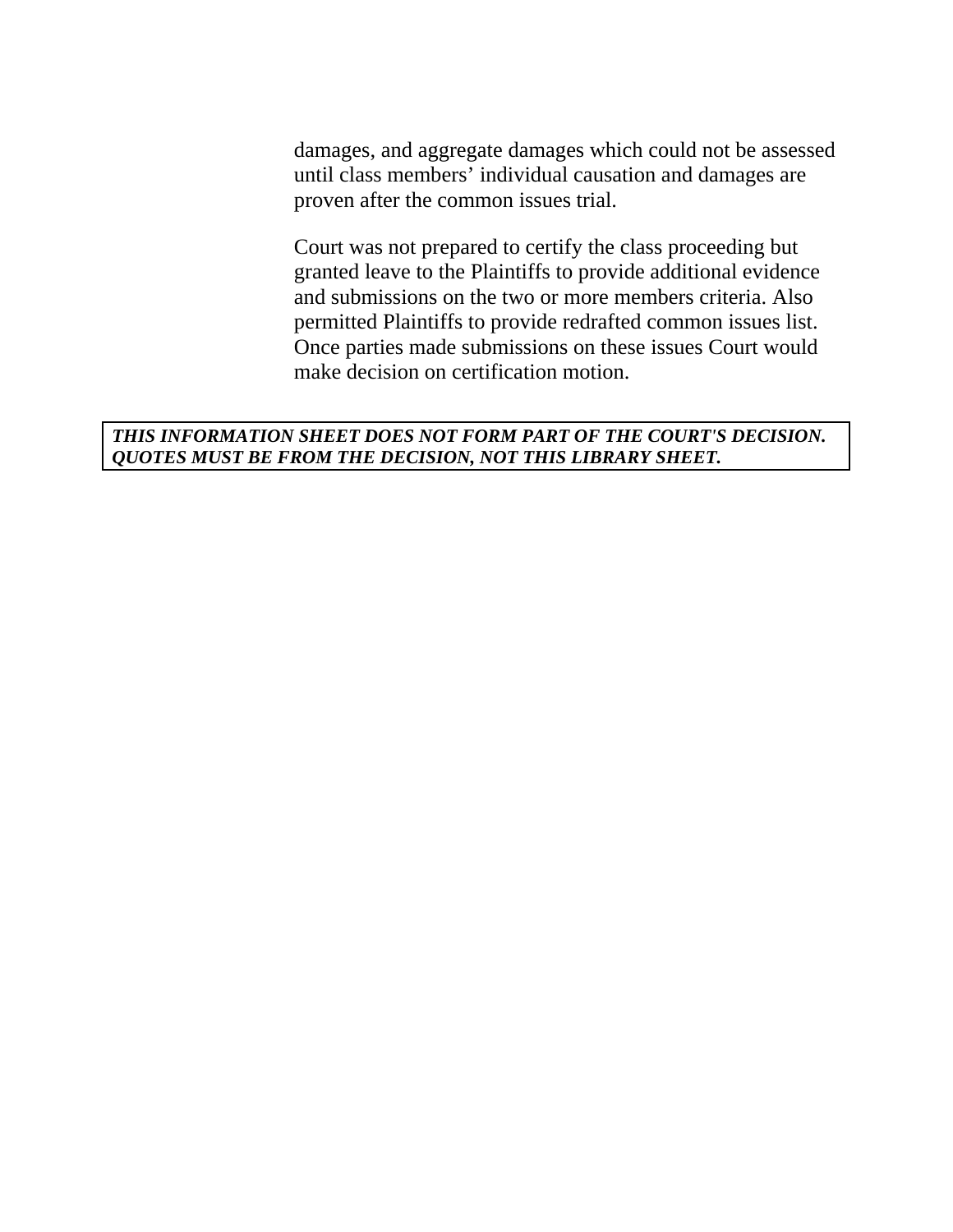## **SUPREME COURT OF NOVA SCOTIA Citation:** *Sweetland v. GlaxoSmithKline Inc.*, 2016 NSSC 18

**Date:** 20160115 **Docket:** *Hfx* No. 315567 **Registry:** Halifax

**Between:** 

Albert Carl Sweetland and Mary Patricia Addicott-Andrews

*Plaintiffs* 

v.

GlaxoSmithKline Inc. and GlaxoSmithKline LLC

*Defendants*

| Judge:          | The Honourable Justice Michael J. Wood                                                                                             |
|-----------------|------------------------------------------------------------------------------------------------------------------------------------|
| <b>Heard:</b>   | September 15, 2015 in Halifax, Nova Scotia                                                                                         |
| <b>Counsel:</b> | Raymond Wagner, Q.C. and Michael Dull, for the Plaintiffs<br>Scott R. Campbell, Mary Thomson and Josh Hanet, for the<br>Defendants |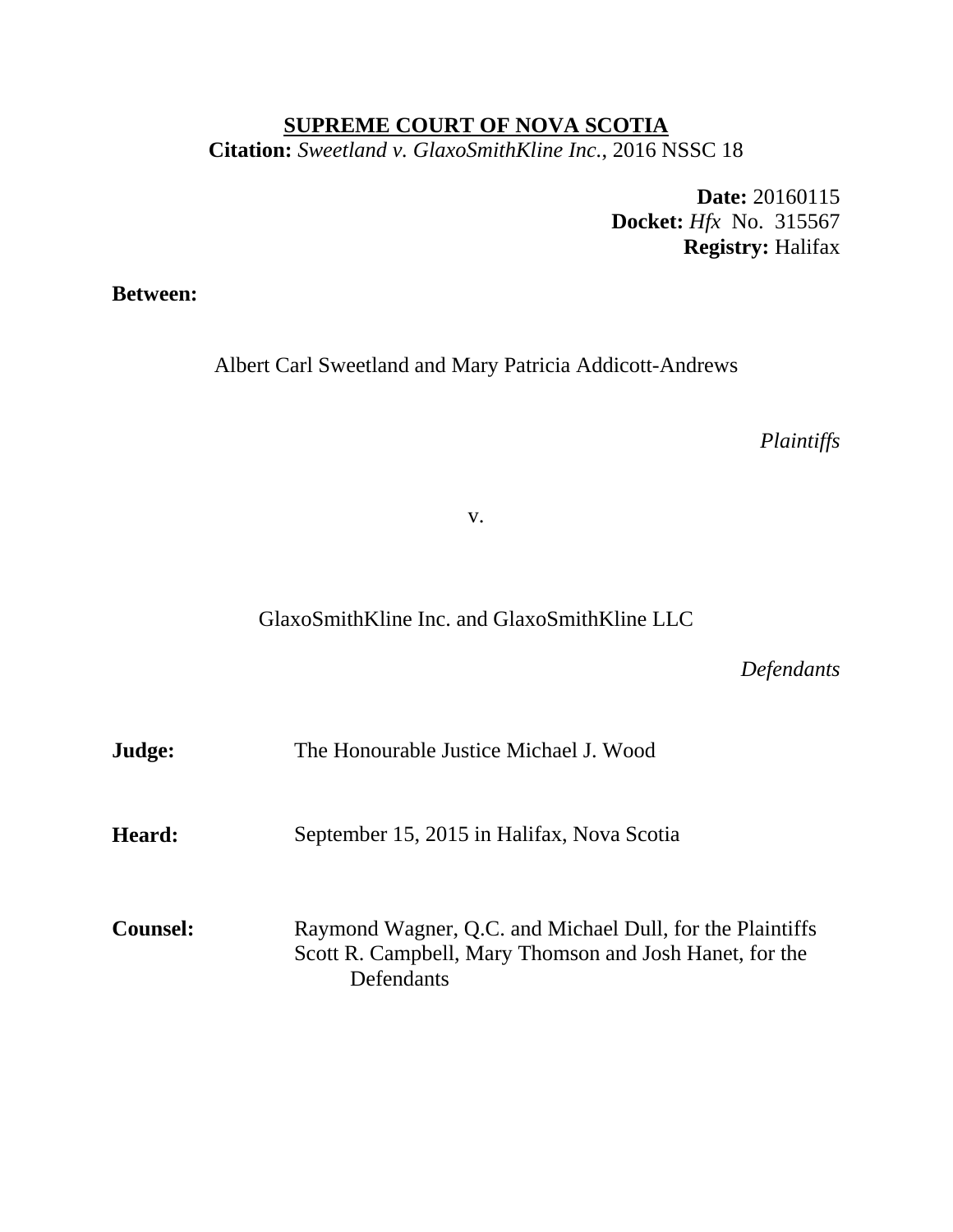## **By the Court:**

[1] AVANDIA is a medication which was developed and marketed for the treatment of Type 2 diabetes. It is the trade name for a product known as Rosiglitazone.

[2] The product monograph for AVANDIA includes cautions that it may cause fluid retention and congestive heart failure.

[3] The plaintiffs in this litigation allege the defendants were negligent in the design, manufacture and marketing of AVANDIA in Canada. They wish to have this matter certified as a Class Proceeding under the *Class Proceedings Act*, S.N.S. 2007, c. 28 (the "*Act*"). The defendants oppose the certification request.

[4] Section 7(1) of the *Act* sets out the criteria to be applied by the court on a certification motion. It reads as follows:

7 (1) The court shall certify a proceeding as a class proceeding on an application under Section 4, 5 or 6 if, in the opinion of the court,

(a) the pleadings disclose or the notice of application discloses a cause of action;

(b) there is an identifiable class of two or more persons that would be represented by a representative party;

(c) the claims of the class members raise a common issue, whether or not the common issue predominates over issues affecting only individual members;

(d) a class proceeding would be the preferable procedure for the fair and efficient resolution of the dispute; and

(e) there is a representative party who

(i) would fairly and adequately represent the interests of the class,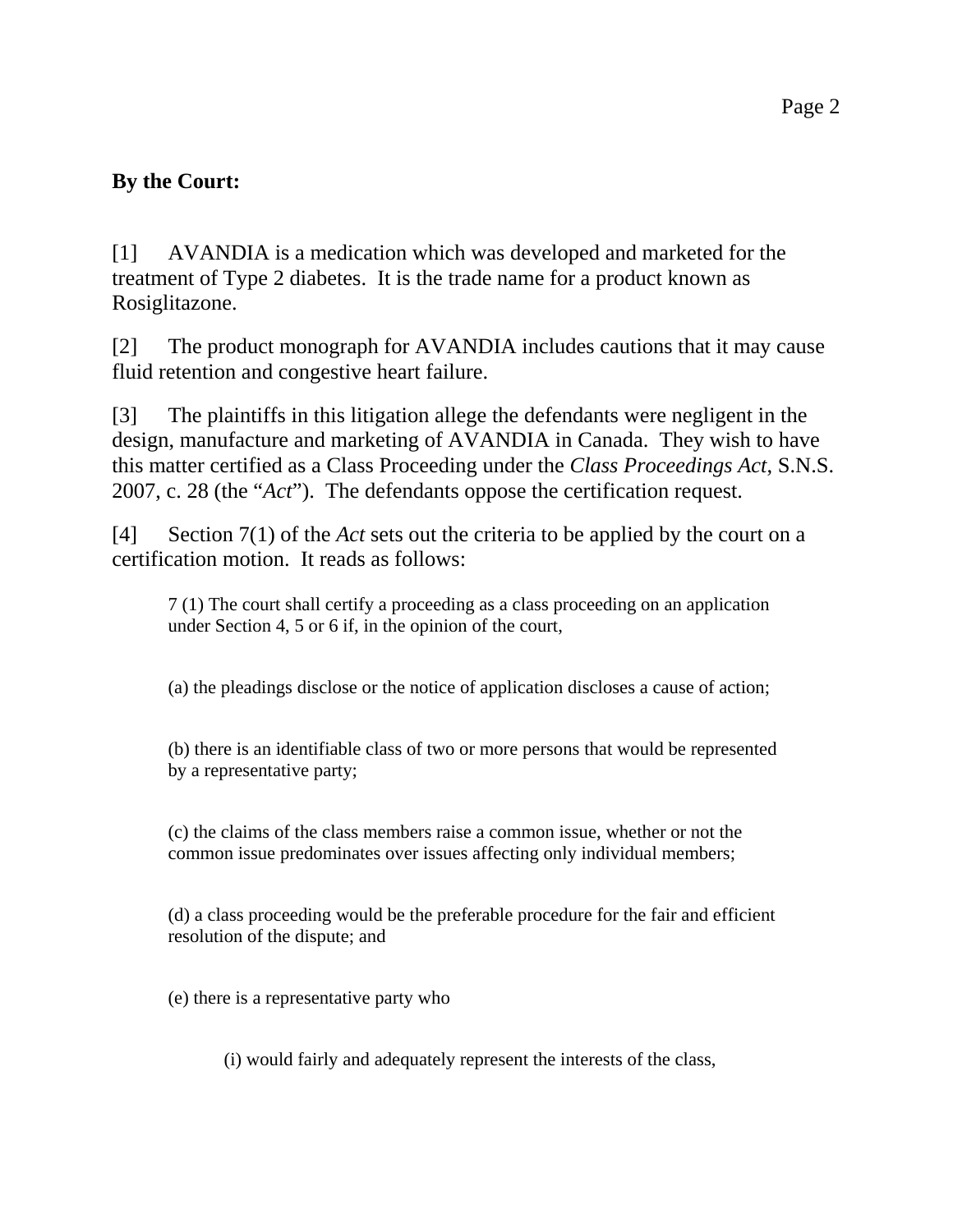(ii) has produced a plan for the class proceeding that sets out a workable method of advancing the class proceeding on behalf of the class and of notifying class members of the class proceeding, and

 (iii) does not have, with respect to the common issues, an interest that is in conflict with the interests of other class members.

[5] The certification motion is procedural in nature. It is not the time for assessing the substantive merits of the plaintiffs' allegations except to the extent that they may impact on the certification criteria. At this stage the court performs a gatekeeping function directed to ensuring that the claims being advanced in the litigation lend themselves to resolution through the mechanism of a class proceeding.

[6] Since the motion is procedural, the rules with respect to the admission of evidence are somewhat more relaxed. For example, hearsay is admissible (*Civil Procedure Rule* 22.15; *Elwin v. Nova Scotia Home for Coloured Children*, 2013 NSSC 196). The party seeking certification must satisfy the court that the requirements in s.7(1) of the *Act* have been met. With the exception of s.7(1)(a) the applicant must provide sufficient evidence to show there is some basis in fact for concluding that each of the criteria have been met. It is important to remember that this does not involve any threshold assessment of the relative strength or weakness of the allegations being made.

# **Evidence on the Certification Motion**

# Plaintiffs' Affidavits

[7] Albert Carl Sweetland is one of the plaintiffs. He was prescribed and took AVANDIA between December 2001 and January 2006. He was diagnosed with congestive heart failure in January 2007 and subsequently received treatment for that condition. He confirms his willingness to accept the responsibility of acting as a representative plaintiff should certification be granted.

[8] Patricia Addicott-Andrews is the other plaintiff. Her mother, Mary Agnes Addicott, died in August 2006 and she is the executrix of her estate. Her mother took AVANDIA between April 2004 and November 2004. She suffered an acute myocardial infarction in April 2004. Ms. Addicott-Andrews confirms her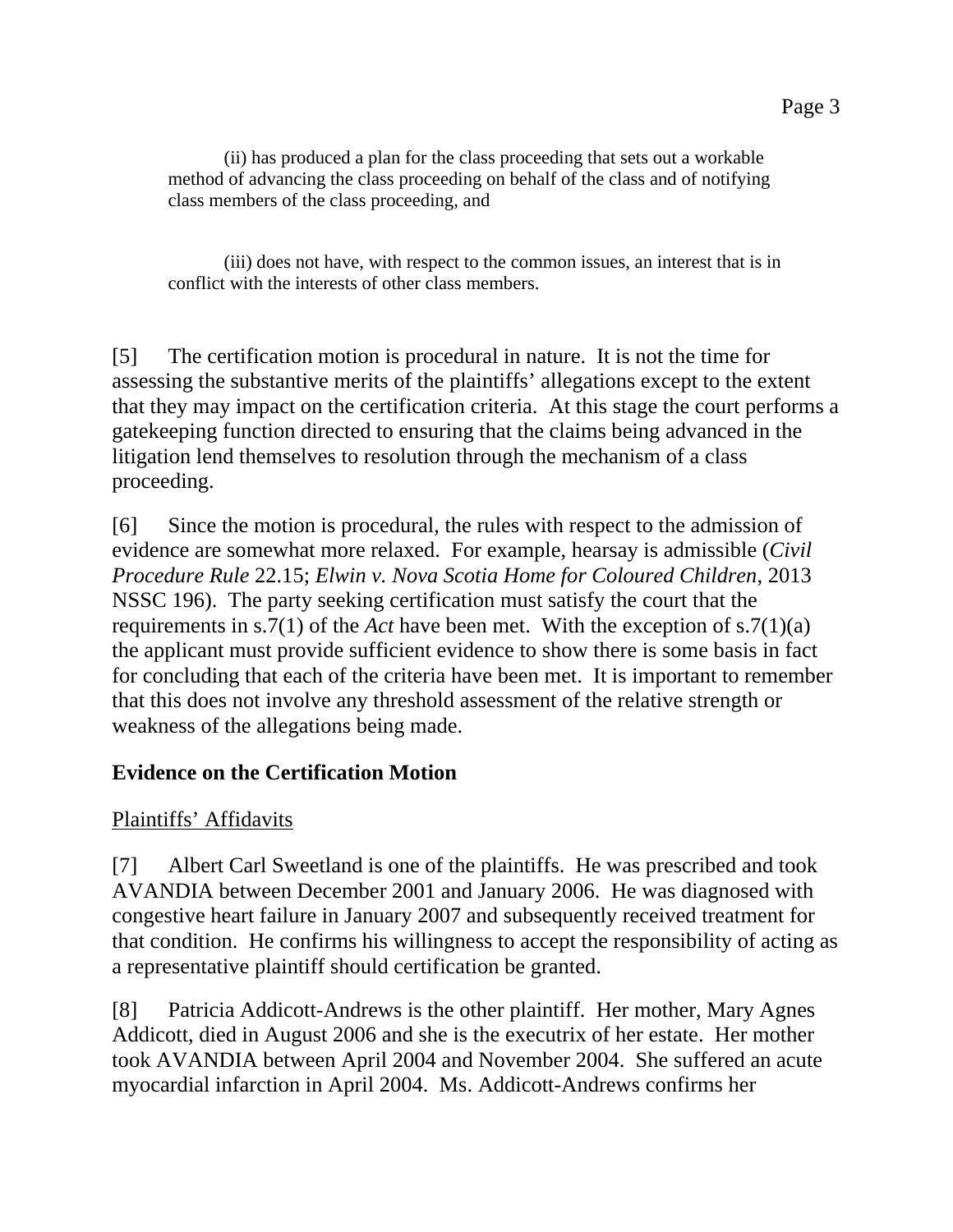willingness to accept the responsibility of being a representative plaintiff should certification be granted.

[9] Michael Dull is one of the lawyers acting for the plaintiffs. His affidavit attaches various documents related to AVANDIA including product monographs, correspondence from the defendants and documents issued by Health Canada. He also provides details of the experience of the law firms who will act as class counsel should certification be granted. He confirms that his firm has been contacted by approximately 64 potential class members as of November 2014.

[10] Dr. Robert Myers is a cardiologist practicing in Ontario. In his affidavit Dr. Myers summarizes the human cardiovascular system and discusses the nature of various types of heart disease. He also describes AVANDIA and his understanding of the mechanism by which it assists in the treatment of Type 2 diabetes. Dr. Myers' affidavit summarizes his opinion at paragraph 63 which reads:

63. In my opinion, there exist a number of mechanisms that provide a plausible biological explanation for the occurrence of adverse cardiac events in some Avandia users:

a. Avandia causes an increase in the volume of water in the blood, which damages arteries;

b. Avandia damages cardiac muscles, either by increasing the volume of water in the blood or through direct action;

c. Avandia activates genes other than its intended target, which genes influence the heart's function.

[11] Dr. Lorraine Lipscombe is a physician licensed to practice in Ontario with a specialist certificate in endocrinology. She has particular expertise in the treatment of diabetes. In her affidavit Dr. Lipscombe discusses Type 2 diabetes and its complications. She also describes AVANDIA and the mechanism by which it regulates the amount of glucose in a patient's blood. She outlines the risks associated with the use of AVANDIA in the treatment of diabetes, particularly those associated with the cardiovascular system. She expresses the opinion that the 2001 product monograph did not adequately or accurately warn of the cardiovascular risks associated with AVANDIA. Dr. Lipscombe reviews various studies and articles concerning AVANDIA and opines that the risks associated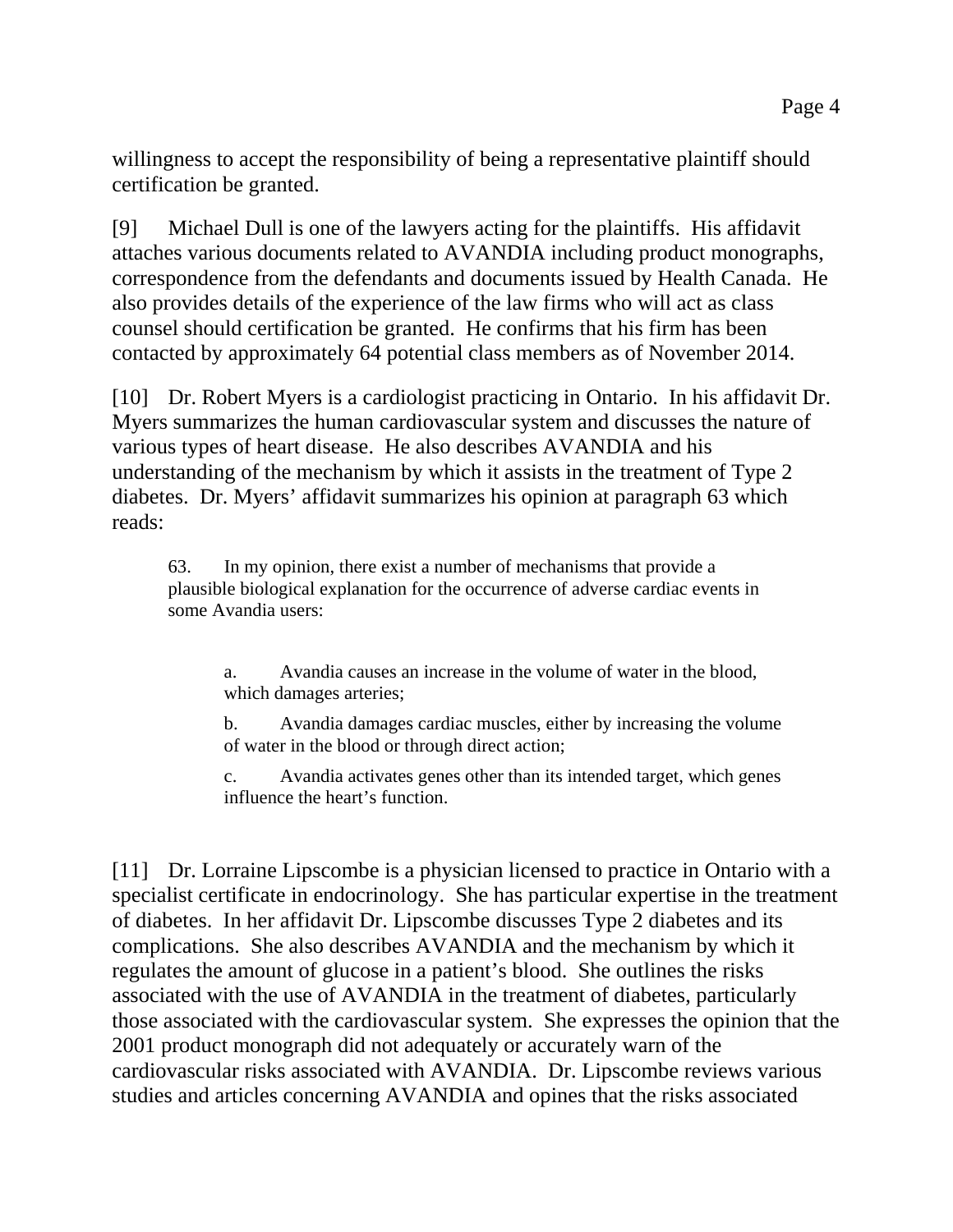with AVANDIA outweigh its benefits. She concludes that the defendants failed to provide proper warnings about the possibility that AVANDIA could cause adverse cardiovascular events thereby placing more patients with Type 2 diabetes at increased risk of cardiovascular disease and mortality.

#### Defendants' Affidavits

[12] Dr. Brian W. Gilbert is a cardiologist practising in Ontario. He expresses the opinion that in order to determine the probable cause of an individual's heart attack or heart failure, it is necessary to evaluate and consider their medical and family histories as well as their cardiovascular risk profile. He provides a list of 16 different cardiovascular risk factors that should be taken into account. Diabetes is one of them.

[13] Dr. Gilbert reviewed the available medical records for Albert Sweetland and Mary Addicott. In Mr. Sweetland's case he identified six cardiovascular risk factors which could have caused or significantly contributed to his reported congestive heart failure. With respect to Ms. Addicott he concluded she was at extremely high risk for having a cardiovascular ischemic event. He found she had multiple long-standing risk factors for cardiovascular disease. He noted that she suffered heart failure and had a heart attack before she took AVANDIA and her fatal heart attack was more than 18 months after her last reported use of that medication.

[14] A summary of Dr. Gilbert's opinion is found in the following paragraphs from his affidavit:

67. In order to determine what may have caused an individual's cardiovascular event such as a heart attack or heart failure, an expert would need to review and consider the individual patient's medical records, family history and the relevant cardiovascular risk factors described above. An opinion on probable cause can only be done on a case-by-case basis because each individual's presentation will differ, not only with respect to the presence of specific risk factors, but also with respect to the duration of the specific risk factors and the degree to which each was controlled or uncontrolled.

68. The above review of the medical records of Mr. Sweetland and Mrs. Addicott shows the individual nature of their medical and family histories, their individual cardiovascular risk profiles and their individual cardiovascular complications. The variances between them is illustrative of the variances among all patients who suffer adverse cardiovascular events. No two patients are identical. All patients must be considered individually.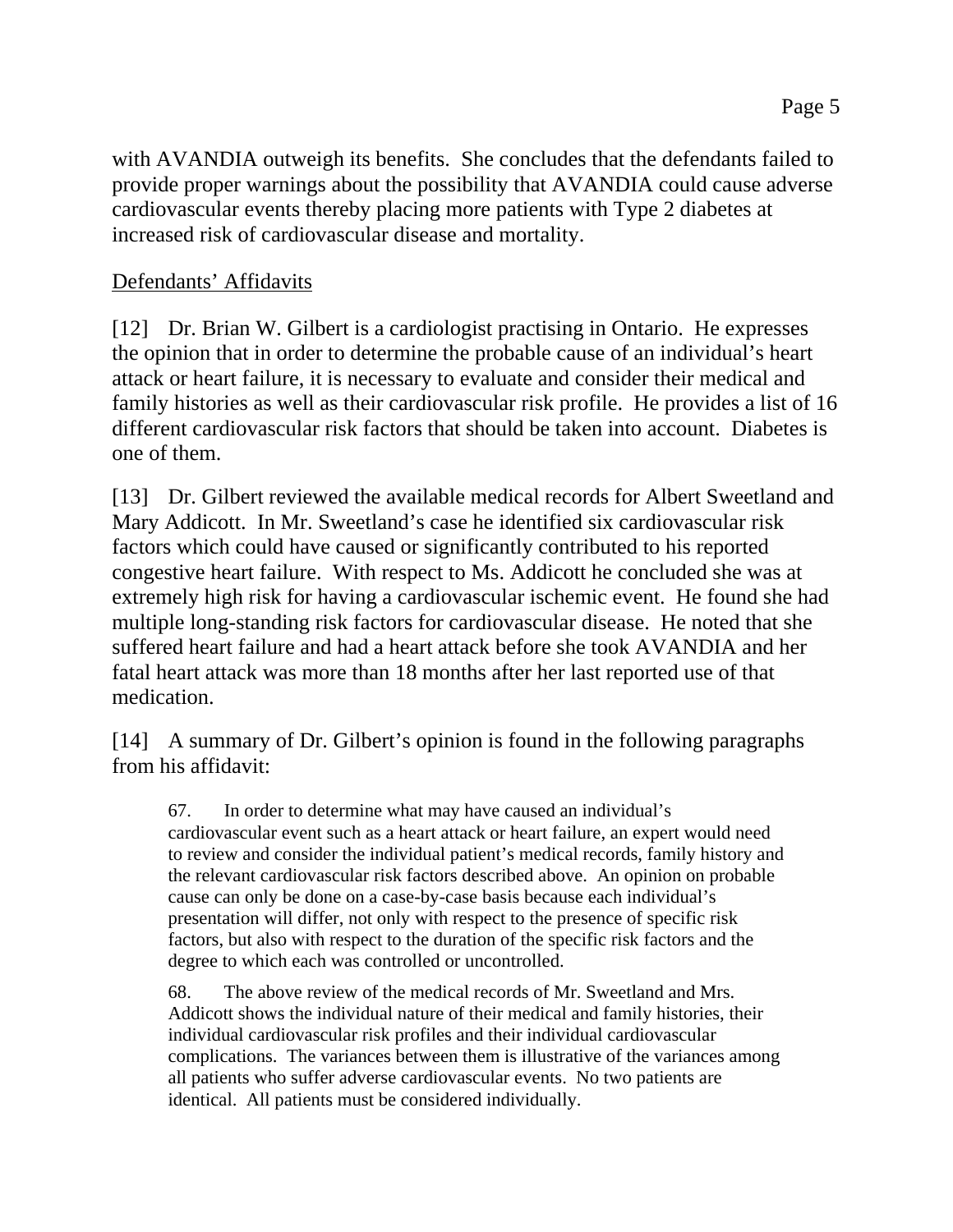69. Diabetes and cardiovascular disease are multi-factorial. Each case is affected by a patient's medical history including hypertension, diabetes, dyslipidemia including high LDL and triglycerides and low HDL levels as well as their age, gender, heredity, obesity, a lack of exercise and history of smoking, among other factors. In any given individual, a unique combination of risk factors determines the propensity for developing cardiovascular disease. It is an individual case-by-case analysis.

70. For the purposes of this Affidavit, the most common cardiovascular risk factors have been noted. Other risk factors with less frequent occurrence may present in a particular patient, again emphasizing that each patient's course is unique and individual.

[15] Dr. Tina Kader is an endocrinologist practising in Quebec. She indicates that she has treated thousands of diabetic patients over the course of her career. She describes the progressive nature of Type 2 diabetes and the complicated and individualized aspects of medical care for diabetes patients and, in particular, the evaluation of potential risks and benefits of any particular medication. She indicates that diabetes is a significant risk factor for cardiovascular disease and notes there are other patient circumstances which may contribute to cardiovascular complications.

[16] Dr. Kader says that diabetes is a complex and multifactorial disease with treatment options varying between patients. In addition treatment for any particular person will evolve as the disease progresses. When considering any proposed therapy the treating physician must undertake an informed analysis of the risk and benefit to the patient. This requires an individualized approach taking into account any risk factors which might exist.

[17] Roslyn Theodore-McIntosh is an employee of the defendants' law firm. She attached various documents from the U.S. Food and Drug Administration website as well as copies of pleadings in other law suits brought in Ontario relating to AVANDIA.

[18] Drs. Lipscombe, Myers, Gilbert and Kader were cross-examined out of court and the transcripts of those examinations were filed as part of the motion record.

## **Certification Criteria**

[19] The certification criteria are set out in s.7(1) of the *Act*. The party seeking certification, in this case the plaintiffs, have the onus of satisfying the court that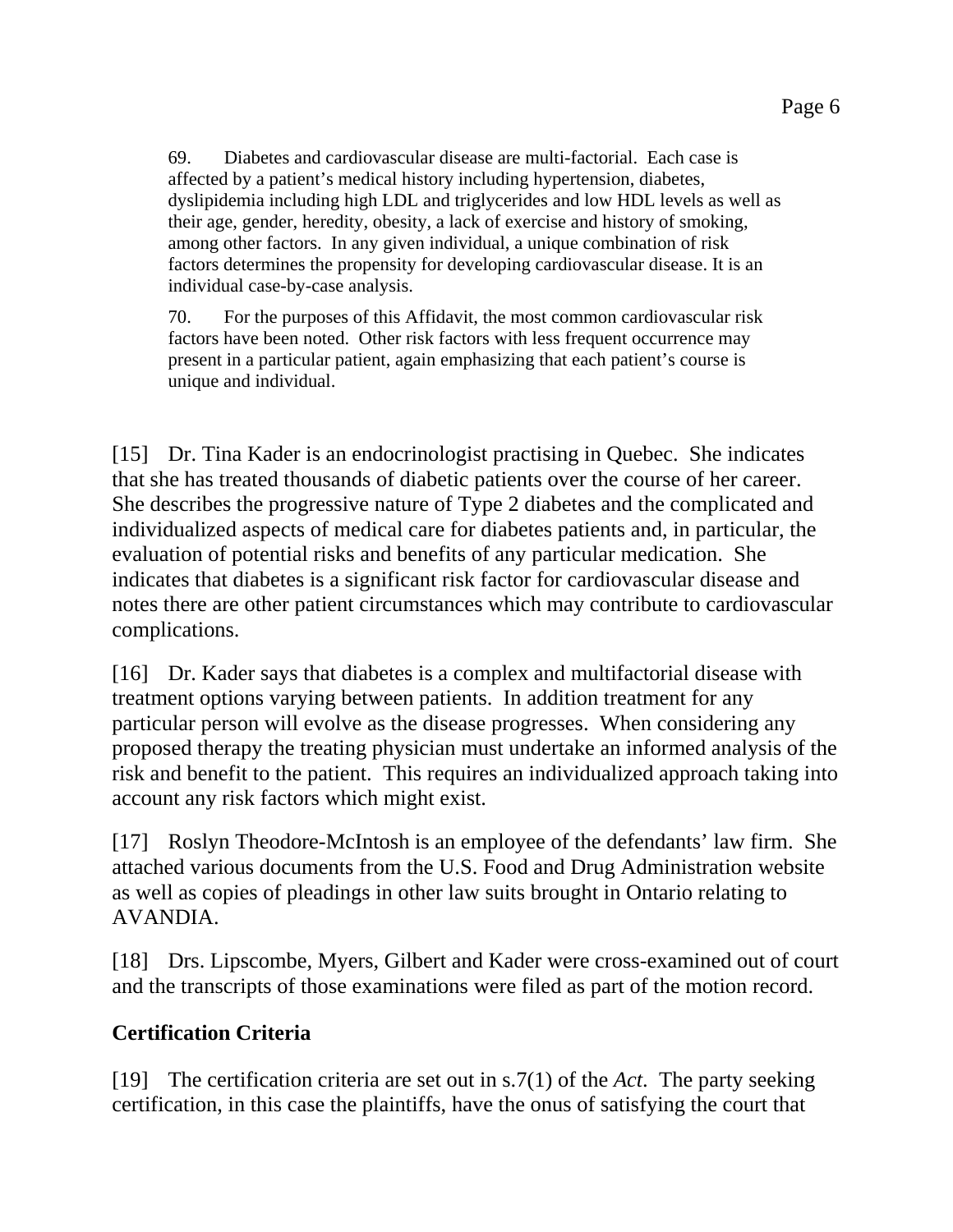each of the criteria are established. Other than the requirement that the pleadings disclose a cause of action, there is an evidentiary burden to show that all of the criteria have been satisfied. This burden is not a high one and simply requires there to be some basis in fact to conclude that the criteria are met.

[20] The goals of class proceedings legislation are to facilitate access to justice, modify harmful behaviour and conserve judicial resources. These overriding principles must be kept in mind when determining if certification is appropriate. The certification hearing focuses on whether a class proceeding is the proper mechanism for resolving the issues raised in the litigation.

[21] The parties have provided me with dozens of certification decisions from across the country. It is apparent from reviewing these that each is based upon the particular evidence and submissions which were presented. These cases illustrate how general principles may be applied but are no substitute for a careful analysis of the circumstances found in the motion record before me.

## Cause of Action

[22] Section 7(1)(a) of the *Act* requires that the pleadings disclose a cause of action. The test to be applied is the same as for summary judgment on pleadings: assuming all facts pleaded to be true is it plain and obvious that the plaintiffs' action cannot succeed?

[23] In this case the plaintiffs have amended the Statement of Claim twice. At the hearing counsel indicated they wish to do so a third time. Mr. Wagner says this amendment would remove a number of causes of action and leave the plaintiffs to rely only on the following:

- 1. Negligent design, development and testing;
- 2. Negligent distribution and marketing;
- 3. Waiver of tort.

[24] The defendants agree, for purposes of certification, that the two negligence allegations are properly pleaded but disagree that waiver of tort should be certified as a cause of action. In addition, the Statement of Claim alleges that the two GlaxoSmithKline corporate defendants are liable for the actions of each other on the basis of agency and vicarious liability. The defendants dispute that this allegation is properly pleaded.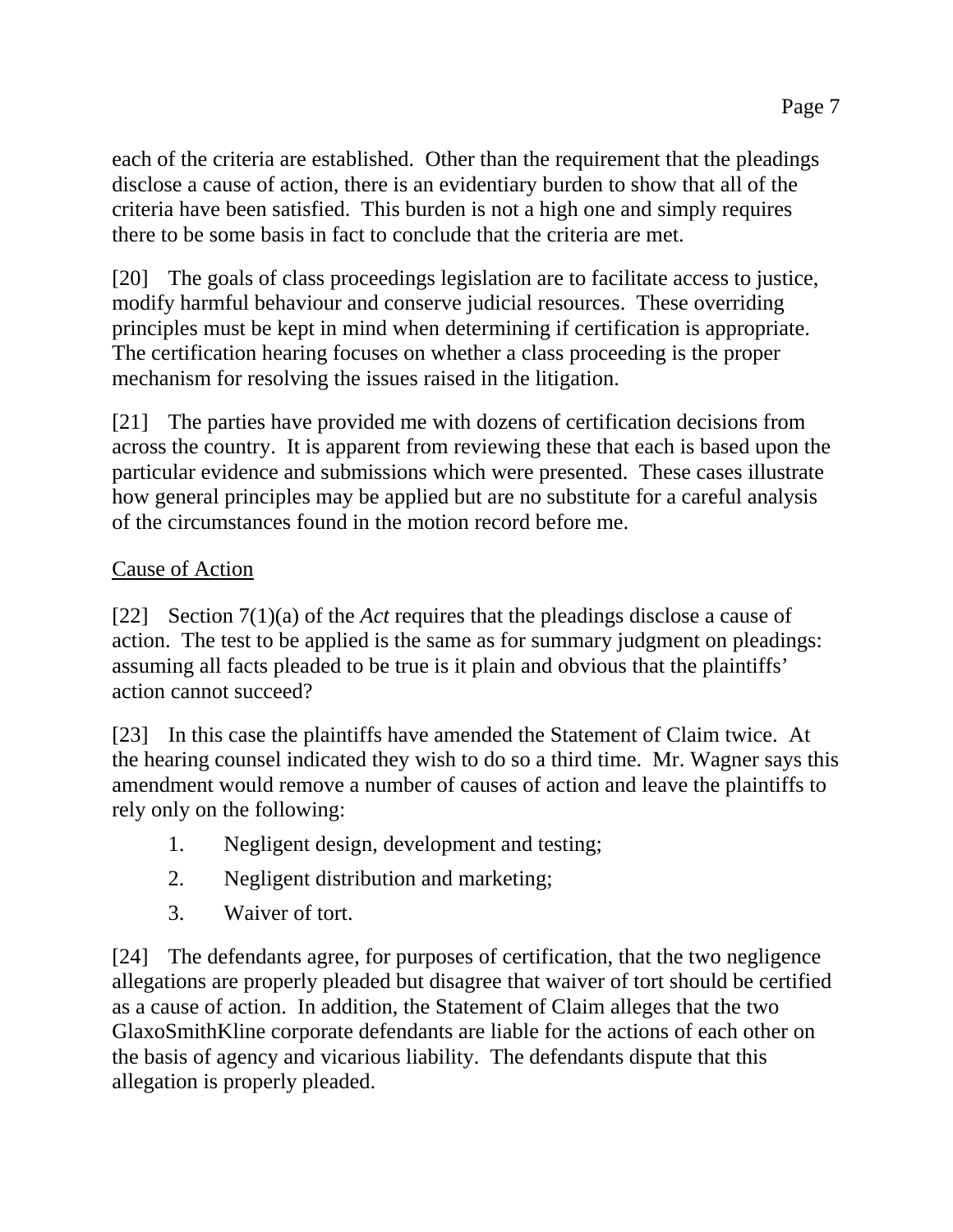[25] There has been considerable debate about whether waiver of tort is a standalone cause of action or simply an alternative remedy once a tort has been proven. In *Arora v. Whirlpool Canada LP*, 2013 ONCA 657, the court upheld a decision to refuse certification on the basis that the Statement of Claim did not disclose a cause of action. The motions judge had decided that waiver of tort required some form of actionable wrongdoing and since the Statement of Claim did not plead any other cause of action, a claim based on waiver of tort was untenable.

[26] In *Heward v. Eli Lilly & Co.*, [2007] O.J. No. 404 ("*Heward*"), Justice Cullity discussed the issue of waiver of tort in the context of a certification hearing. With respect to whether it was a cause of action for certification purposes he commented:

31 In considering the adequacy of the pleading of waiver of tort, I am no longer satisfied that it is helpful - or even meaningful - to ask simply whether the concept is, or is not, a cause of action. A question framed in this manner may obscure the essential nature of the inquiry under section  $5(1)(a)$  - namely whether the material facts that would, or could, entitle the plaintiffs to a disgorgement remedy have been pleaded. I believe it is likely to be even more confusing to ask whether waiver of tort is a cause of action or only a remedy. Different remedies - such as an equitable accounting or a constructive trust - may be available. To ask whether it is a cause of action also tends to confuse the issue with the more narrow question whether the availability of the remedy is dependent or "parasitic" on proof of all of the constituent elements of an actionable tort including, specifically, damages. This is the first of the issues I have referred to as not finally settled in the authorities. However, proof that an actionable tort was committed would not, in itself, satisfy the requirements of pleading waiver of tort. The cause of action in tort is not identical to the cause of action that must be disclosed for the purposes of section  $5(1)(a)$ . The latter requires proof of a causal connection between the tort and the defendants' enrichment. The existence of this connection has been pleaded in this case.

[27] In light of the limited jurisprudence defining the nature and scope of the doctrine Justice Cullity was reluctant to resolve the issue on the basis of the pleadings alone. His concerns are found in the following passage from his decision:

47 On the basis of the facts pleaded in this case, it would be open to a trial judge to find (a) that the defendants breached a duty of care by deliberately concealing, or withholding, information about harmful side-effects of Zyprexa for the purpose of gaining the approval of Health Canada, (b) that they intended to,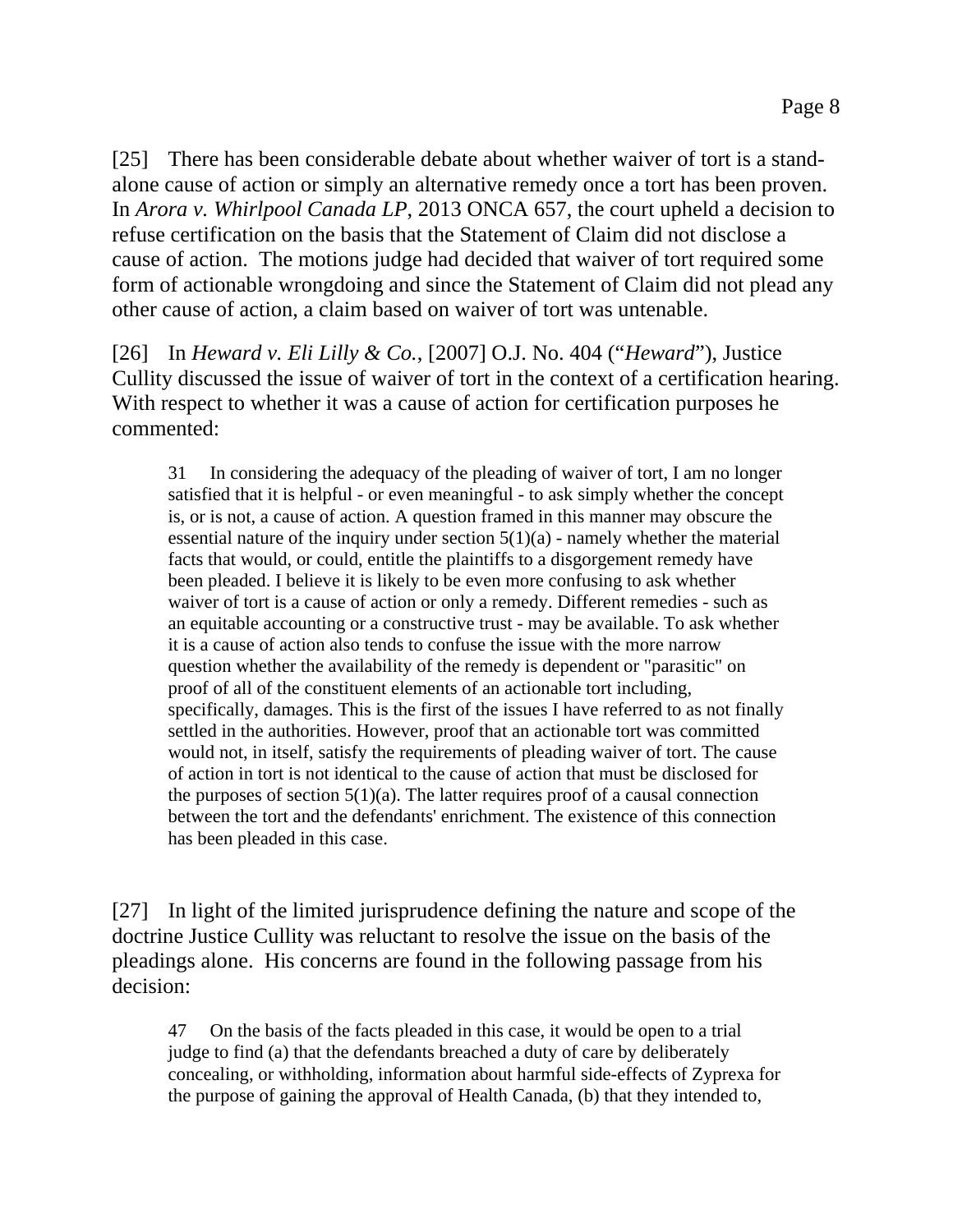and did, profit thereby and (c) that, but for the breach of duty, such profits would not have been obtained. In connection with the third of these possible findings, I note that it is explicit in the pleading that none of the primary plaintiffs would have taken the drug if they had been informed of its alleged side-effects. In this sense, the enrichment was caused by the defendants' wrongdoing and, in these circumstances, I am not prepared to conclude that the plaintiff's claim to a disgorgement remedy based on waiver of tort is bound to fail. Nor do I believe that it is sufficiently clear that a deliberate breach of a duty of care must be regarded as a precondition for such a remedy.

48 As was recognised at first instance, and in the Divisional Court, in Serhan there may well be important issues of policy to be considered when drawing the line between cases where a disgorgement remedy should be granted and those in which it should be denied. These are questions that must surely be confronted on the basis of a full factual record, and not on a procedural motion such as this. As Epstein J. stated in Serhan (at para 68):

... the resolution of the questions the defendants raised about the consequences of identifying waiver of tort as an independent cause of action in circumstances such as exist here, involves matters of policy that should not be determined at the pleading stage.

49 Finally, I note that, whereas it has been frequently emphasised in cases in this jurisdiction that in situations where the law is unsettled, or in a state of development, the court should be slow to deal with unresolved legal issues simply on the basis of the pleadings, a less restrictive approach to the plain and obvious test may be accepted in British Columbia: see, for example, Pearson v. Boliden, [2002] B.C.J. 2593 (B.C.C.A.), para 39.

[28] I agree with this approach and I am not prepared to dismiss the possibility of compensation based upon waiver of tort at this stage. Nor am I foreclosing the defendants from arguing that it is not a stand-alone cause of action and is only remedial in nature. Even if waiver of tort remains as an issue following certification, the question of entitlement should be separated from the quantification of compensation (see *Goodridge v. Pfizer Canada Inc.*, 2010 ONSC 1095 ("*Goodridge*"), and *Parker v. Pfizer Canada Inc.*, 2012 ONSC 3681 ("*Parker*")). I will discuss this further when I consider the proposed common issue dealing with waiver of tort.

[29] The defendants say that the "enterprise liability" pleading alleging the corporate defendants are agents and vicariously liable for the actions of each other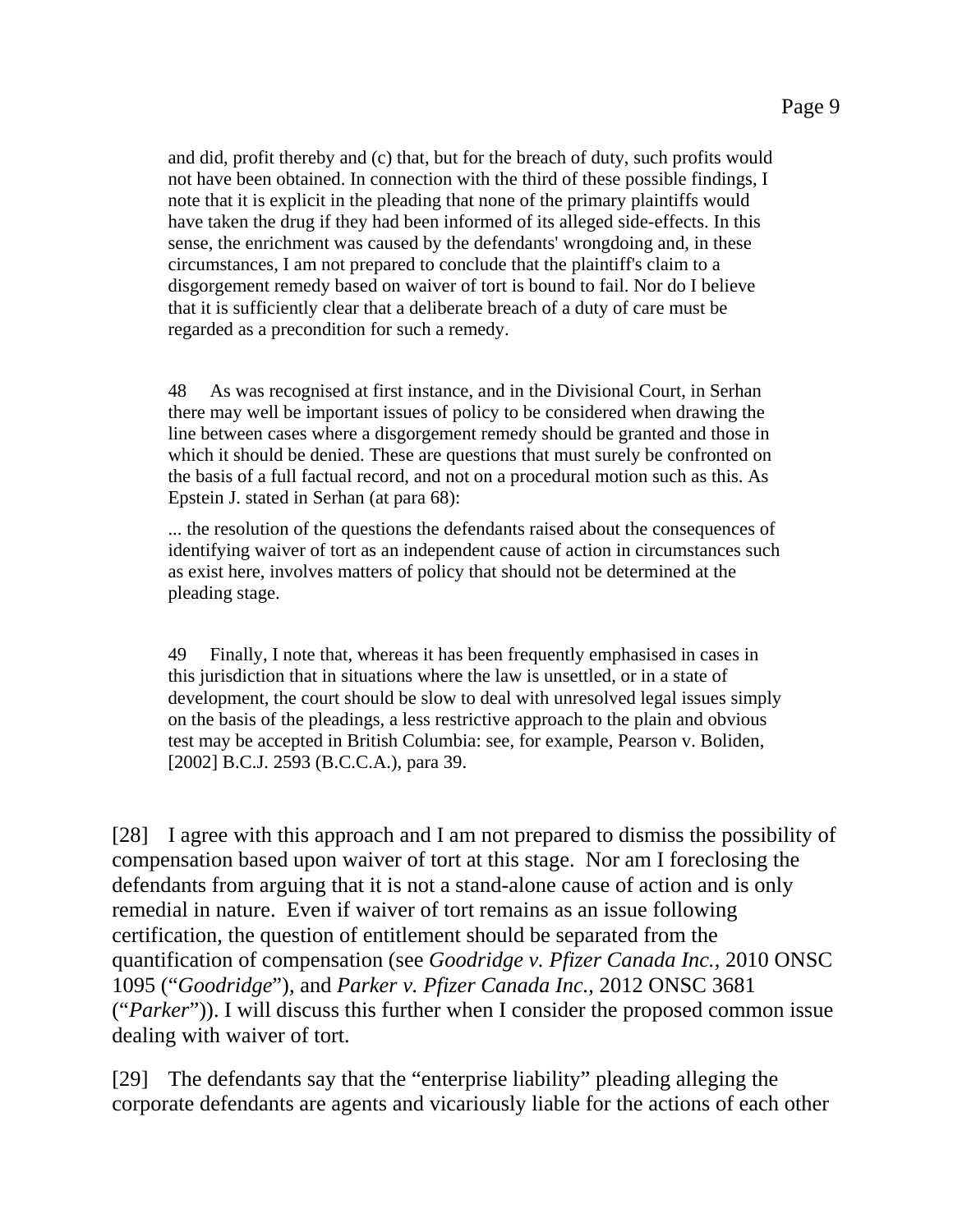is deficient. They rely on *Durling v. Sunrise Propane Energy Group Inc.*, 2012 ONSC 4196, where the court struck out a claim based on agency with leave to amend to correct the deficiencies. I have reviewed that decision and conclude that the Statement of Claim in this case includes more detail in support of the allegations of enterprise liability. The defendants' submissions have not satisfied me that this portion of the pleading should be struck out because the plaintiffs' claims cannot succeed.

[30] For the reasons above I have concluded that the plaintiffs have met the criteria of a pleading that discloses a cause of action.

#### Identifiable Class of Two or More Persons

[31] Section 7(1)(b) requires an identifiable class of two or more persons. The plaintiffs seek certification of two classes and these are described as follows:

- 1. All persons in Canada including their estates who purchased and ingested the drug AVANDIA ("the primary class"); and
- 2. The spouses (including common law spouses and same sex spouses), children, grandchildren, parents, grandparents, brothers and or sisters of deceased members of the primary class ("the family class").

[32] Mr. Sweetland is proposed as a representative of the primary class and Ms. Addicott-Andrews on behalf of the family class.

[33] The class definition criterion is important because it identifies the persons who have a potential claim, defines who is entitled to receive notice, and determines those who will be bound by the result. As with the remaining criteria, the plaintiff must show some basis in fact for the class definition which is proposed.

[34] The characteristics which will bring someone within the scope of the class must be objective. The reason for this is to ensure those who are entitled to be given notice, and will be bound by the results, can be readily identified.

[35] The defendants argue the proposed class definition is too broad and it should be limited to those persons who suffer a specified adverse consequence from taking AVANDIA. I do not accept that proposition. According to the expert evidence there are a range of cardiovascular complications which may arise in patients with diabetes and which might be caused or contributed to by AVANDIA.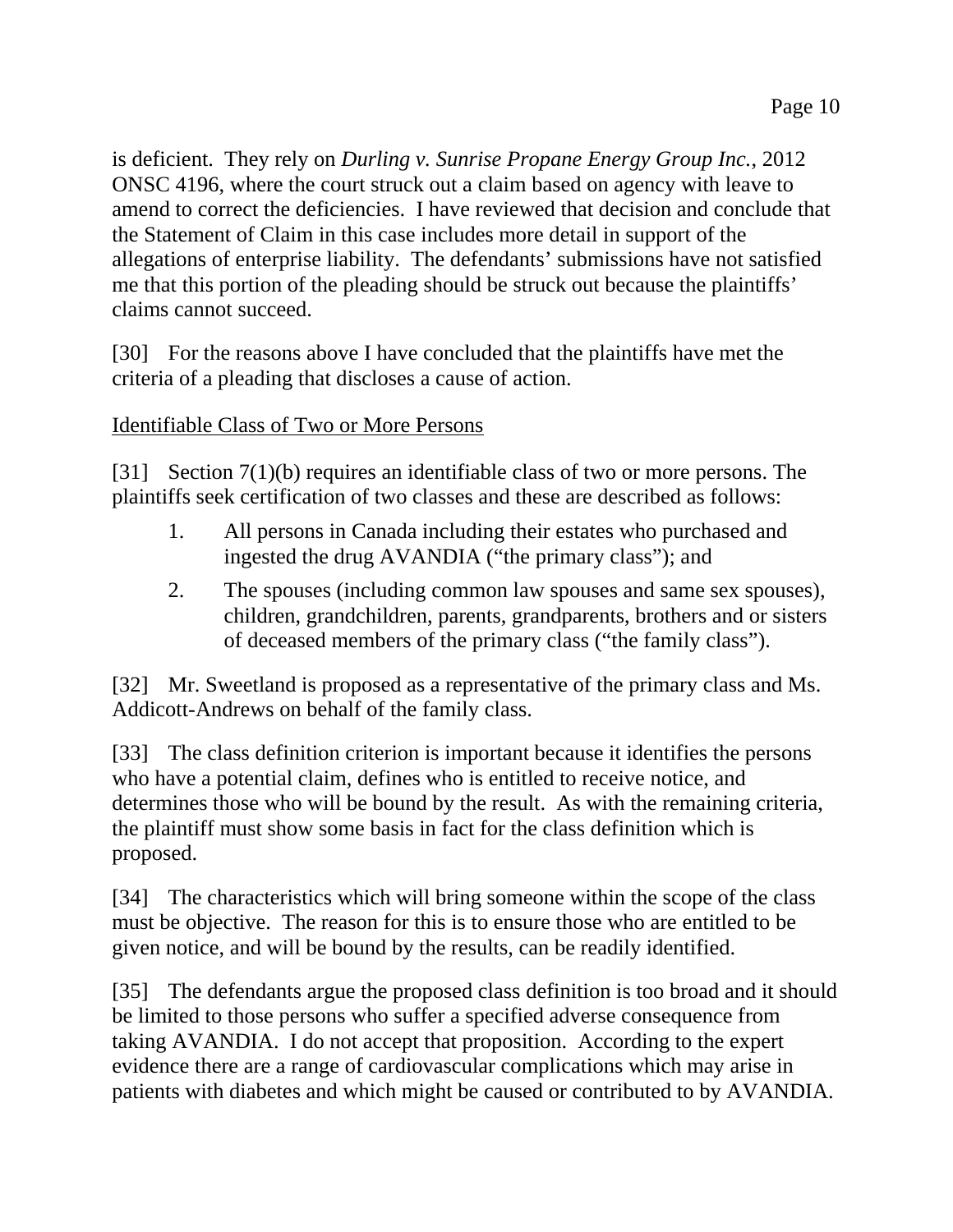Some appear to be progressive in nature and become increasingly more problematic over time. The medical histories of the two representative plaintiffs are illustrative of that point.

[36] Mr. Wagner, on behalf of the plaintiffs, argues that some patients may not know they have suffered an adverse cardiovascular event without further diagnostic steps being taken.

[37] The weakness with the defendants' position is that it would make it difficult to determine who should receive notice. Similarly, if the matter proceeds to a conclusion, will the outcome be binding on people who took AVANDIA and suffer from an undiagnosed cardiac problem? These individuals would never know they were part of the plaintiff class in this proceeding if membership was defined by medical condition.

[38] This is no requirement that all members of the proposed class ultimately have a claim against the defendant.

[39] I am satisfied the definitions proposed by the plaintiffs are objective and reasonable. It will allow the parties, as well as potential class members, to determine who falls within the scope of the litigation. These are the people who will be entitled to receive notice and be bound by the outcome. In my view it is not necessary to further restrict the scope of the class by adding a diagnostic component to the definition.

[40] As part of this criterion the plaintiffs must show some basis in fact for the assertion that there are two or more class members. In this case they propose two classes and therefore must demonstrate two or more members of each class.

[41] The only evidence related to this issue is found in the affidavits of Mr. Dull and Ms. Theodore-McIntosh. In paragraph 8, Mr. Dull says his firm has been contacted by "approximately 64 potential class members and their representatives". Ms. Theodore-McIntosh attaches pleadings from three individual actions commenced in Ontario alleging negligence in the manufacture and marketing of AVANDIA.

[42] In *Martin v. AstraZeneca Pharmaceuticals PLC*, 2012 ONSC 2744 ("*Martin*"), the plaintiffs filed an affidavit of counsel indicating the firm had been in contact with more than 30 potential class members. The court found this was not sufficient evidence of two or more persons for purposes of class certification.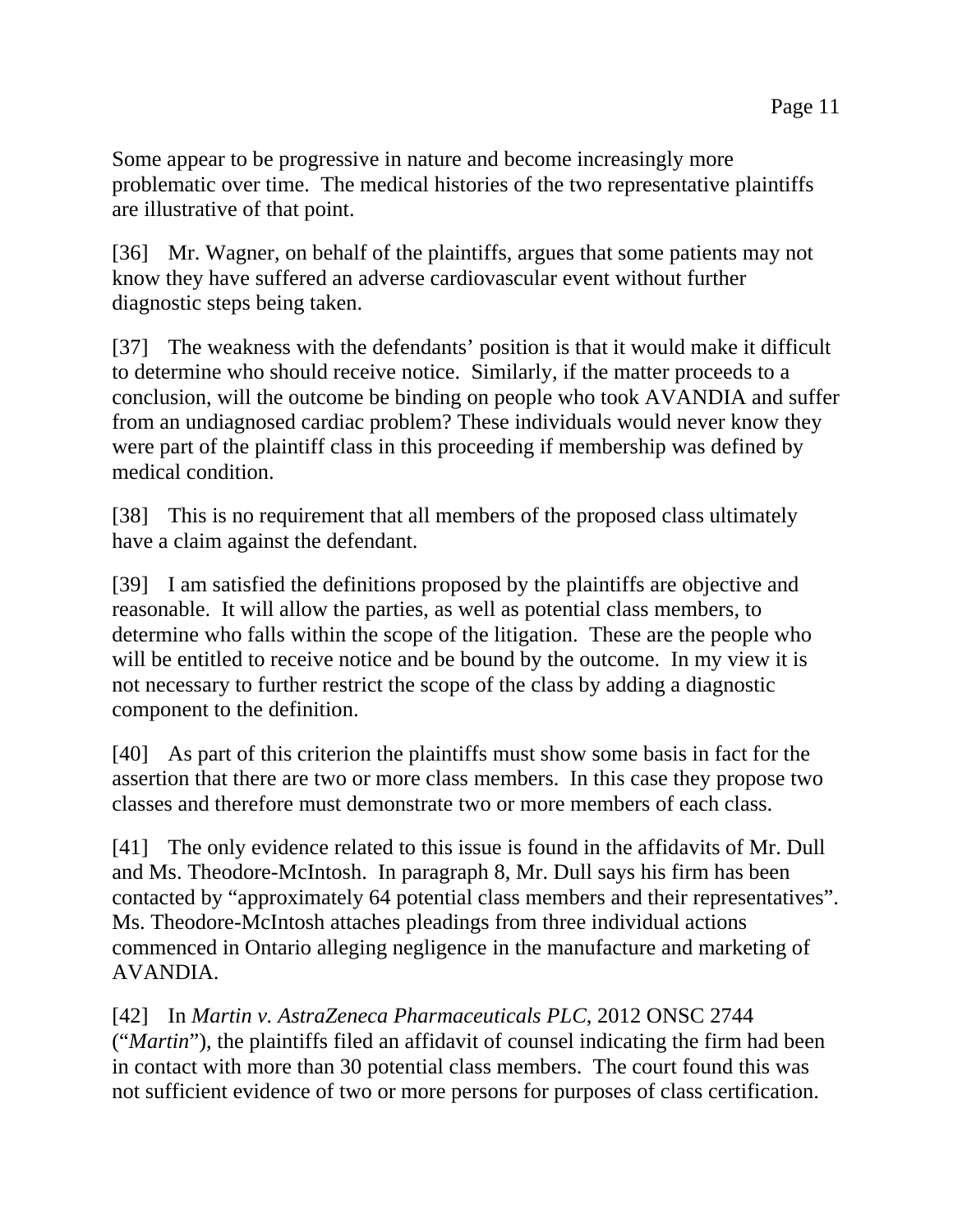The rationale for this conclusion is found in the following passage from the decision:

**203** In my view, the plaintiffs have not provided a sufficient evidentiary basis to establish that a class of two or more persons exists. While I appreciate that the burden on the plaintiff to satisfy the s. 5 criteria is low, the evidence that has been provided is insufficient. I agree with the observations of Winkler, J. in *Lau v. Bayview Landmark Inc*., [1999] O.J. No. 4060 (S.C.J.) at para. 23:

> o [A] class proceeding cannot be created by simply shrouding an individual action with a proposed class. That is to say, it is not sufficient to make a bald assertion that a class exists. The record before the court must contain a sufficient evidentiary basis to establish the existence of the class.

**204** As Nordheimer, J. stated in *Bellaire v. Independent Order of Foresters*, [2004] O.J. No. 2242 (S.C.J.) at para. 33 ("*Bellaire*"):

> o In my view, before the extensive process of a class proceeding is engaged, it ought to be clear to the court that there is a real and subsisting group of persons who are desirous of having their common complaint (assuming there to be a common complaint) determined through that process. The scale and complexity of the class action process ought not to be invoked at the behest, and for the benefit, of a single complainant. [Emphasis added.]

**205** Other decisions have expressed the same points. For example in *Chartrand v. General Motors Corp*., 2008 BCSC 1781, Martinson J. described the identifiable class requirement as an "air of reality test," testing the reality of the linkage between the plaintiff's claim and the proposed class. This requires not simply that there be a theoretical link between the claim, the class and the common issues, but that there be a demonstrated link in fact to two or more bona fide claimants.

**206** It is not enough to say that more than thirty potential class members, who consumed Seroquel for both on and off-label uses, have been in contact with class counsel. There is no evidence about the nature of the contact. More importantly, there is no evidence to show that any of these people are desirous of having their common complaint (assuming there to be a common complaint) determined through the class action process. This cannot be assumed from the mere fact that a person contacted counsel.

[43] A similar conclusion was reached in *Singer v. Schering-Plough Canada Inc.*, 2010 ONSC 42 (see paragraphs 128-136) ("*Singer*").

[44] The necessity of having two or more persons who fall within the scope of the class and also wish to advance their claim through a class proceeding was accepted by A.C.J. Rooke in dismissing the certification application in *Buelow v. Morrissey*, 2013 ABQB 277 (see paragraphs 34-39).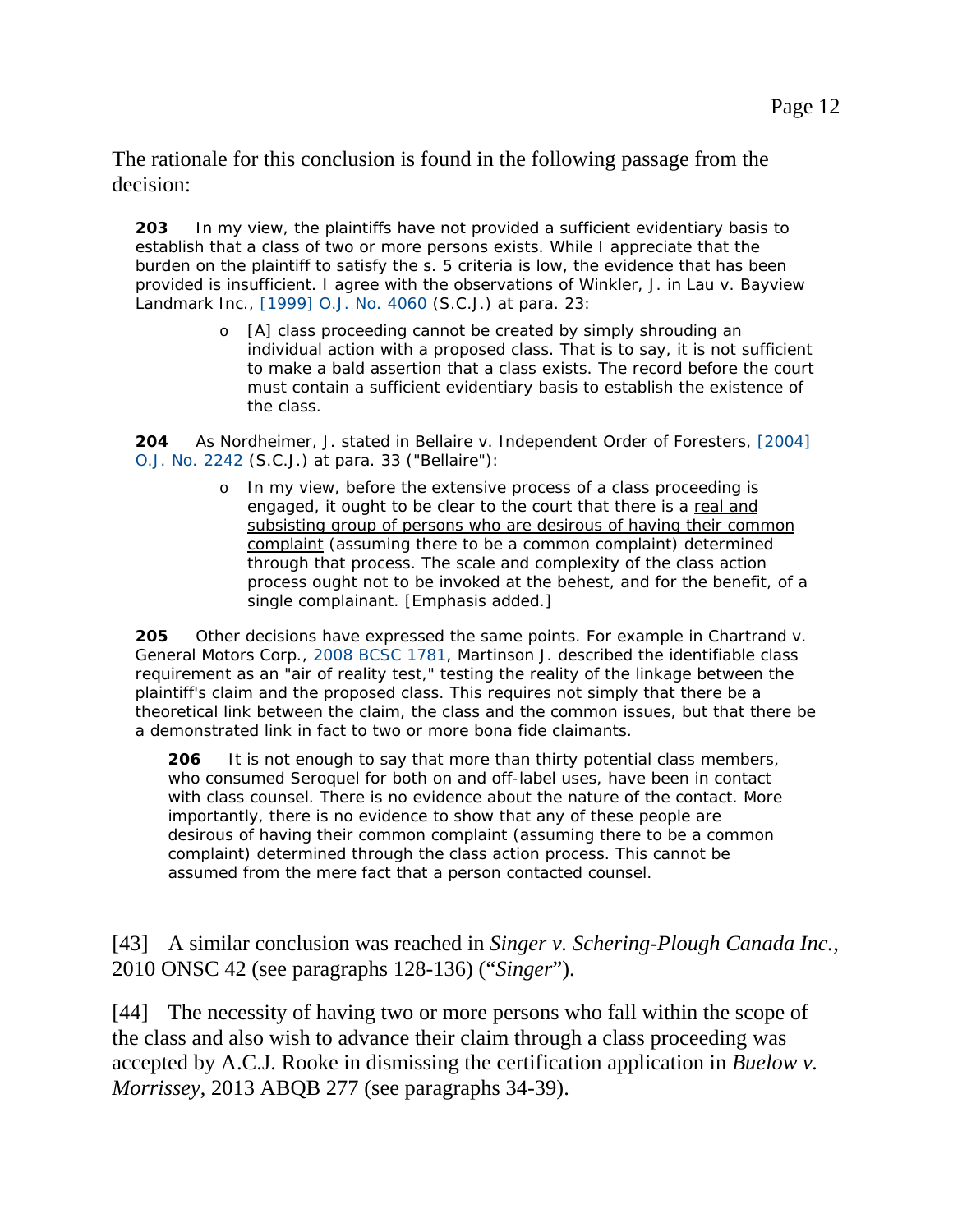[45] In *Wakelam v. Johnson & Johnson*, 2011 BCSC 1765, the plaintiff did not file any evidence to support the existence of other individuals who shared her complaint and wanted to have it litigated through a class proceeding. There was evidence to establish the defendants' medication was widely marketed and they had received reports of adverse effects from that product. The court held this was not sufficient to establish the requirement for two or more identifiable class members. The court gave leave for the plaintiffs to filed additional affidavit evidence identifying individuals who fell within the class definition and supported a class proceeding. Relying on this additional evidence, the court concluded that the certification criterion had been met. The British Columbia Court of Appeal reversed the certification decision but found no error in the trial judge's approach to the requirement for two or more class members (see 2014 BCCA 36, at paras. 101 to 105).

[46] Although I am satisfied that the proposed classes are appropriate I do not believe the plaintiffs have provided the necessary evidence for me to conclude there are two or more members of each class interested in pursuing their claims through a class proceeding. Mr. Dull's affidavit simply notes they have been contacted by potential class members but provides no further information. The fact that others have started individual actions in Ontario suggests those people are not interested in a class proceeding in Nova Scotia. As a result, I conclude the certification criterion in s.7(1)(b) has not been met.

## Common Issues

[47] The existence of common issues is fundamental to a class proceeding. Without the element of commonality the issues of judicial economy and access to justice disappear. This criterion is where most of the disputes on certification arise.

[48] One of the frequently cited summaries of the general principles to be applied to the common issue analysis is found in the decision of Strathy J. in *Singer*, at para. 140:

140 The following general propositions, which are by no means exhaustive, are supported by the authorities:

A: The underlying foundation of a common issue is whether its resolution will avoid duplication of fact-finding or legal analysis: Western Canadian Shopping Centres Inc. v. Dutton, above, at para. 39.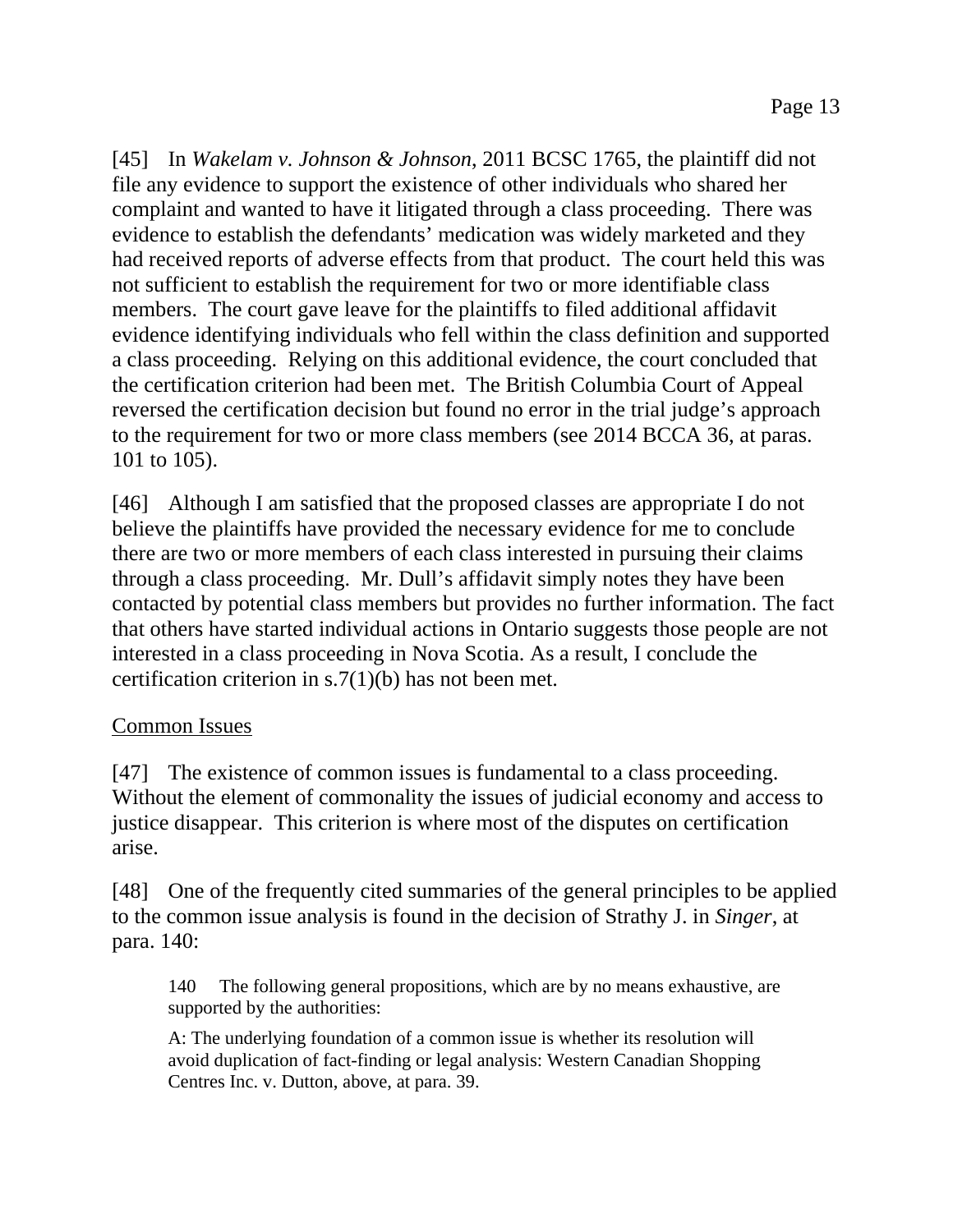B: The common issue criterion is not a high legal hurdle, and an issue can be a common issue even if it makes up a very limited aspect of the liability question and even though many individual issues remain to be decided after its resolution: Cloud v. Canada (Attorney General), above, at para. 53.

C: There must be a basis in the evidence before the court to establish the existence of common issues: Dumoulin v. Ontario, [2005] O.J. No. 3961 (S.C.J.) at para. 25; Fresco v. Canadian Imperial Bank of Commerce, above, at para. 21. As Cullity J. stated in Dumoulin v. Ontario, at para. 27, the plaintiff is required to establish "a sufficient evidential basis for the existence of the common issues" in the sense that there is some factual basis for the claims made by the plaintiff and to which the common issues relate.

D: In considering whether there are common issues, the court must have in mind the proposed identifiable class. There must be a rational relationship between the class identified by the Plaintiff and the proposed common issues: Cloud v. Canada (Attorney General), above at para. 48.

E: The proposed common issue must be a substantial ingredient of each class member's claim and its resolution must be necessary to the resolution of that claim: Hollick v. Toronto (City), above, at para. 18.

F: A common issue need not dispose of the litigation; it is sufficient if it is an issue of fact or law common to all claims and its resolution will advance the litigation for (or against) the class: Harrington v. Dow Corning Corp., [1996] B.C.J. No. 734, 48 C.P.C. (3d) 28 (S.C.), aff'd 2000 BCCA 605, [2000] B.C.J. No. 2237, leave to appeal to S.C.C. ref'd [2001] S.C.C.A. No. 21.

G: With regard to the common issues, "success for one member must mean success for all. All members of the class must benefit from the successful prosecution of the action, although not necessarily to the same extent." That is, the answer to a question raised by a common issue for the plaintiff must be capable of extrapolation, in the same manner, to each member of the class: Western Canadian Shopping Centres Inc. v. Dutton, above, at para. 40, Ernewein v. General Motors of Canada Ltd., above, at para. 32; Merck Frosst Canada Ltd. v. Wuttunee, 2009 SKCA 43, [2009] S.J. No. 179 (C.A.), at paras. 145-146 and 160.

H: A common issue cannot be dependent upon individual findings of fact that have to be made with respect to each individual claimant: Williams v. Mutual Life Assurance Co. of Canada (2000), 51 O.R. (3d) 54, [2000] O.J. No. 3821 (S.C.J.) at para. 39, aff'd [2001] O.J. No. 4952, 17 C.P.C. (5th) 103 (Div. Ct.), aff'd [2003] O.J. No. 1160 and 1161 (C.A.); Fehringer v. Sun Media Corp., [2002] O.J. No. 4110, 27 C.P.C. (5th) 155, (S.C.J.), aff'd [2003] O.J. No. 3918, 39 C.P.C. (5th) 151 (Div. Ct.).

I: Where questions relating to causation or damages are proposed as common issues, the plaintiff must demonstrate (with supporting evidence) that there is a workable methodology for determining such issues on a class-wide basis: Chadha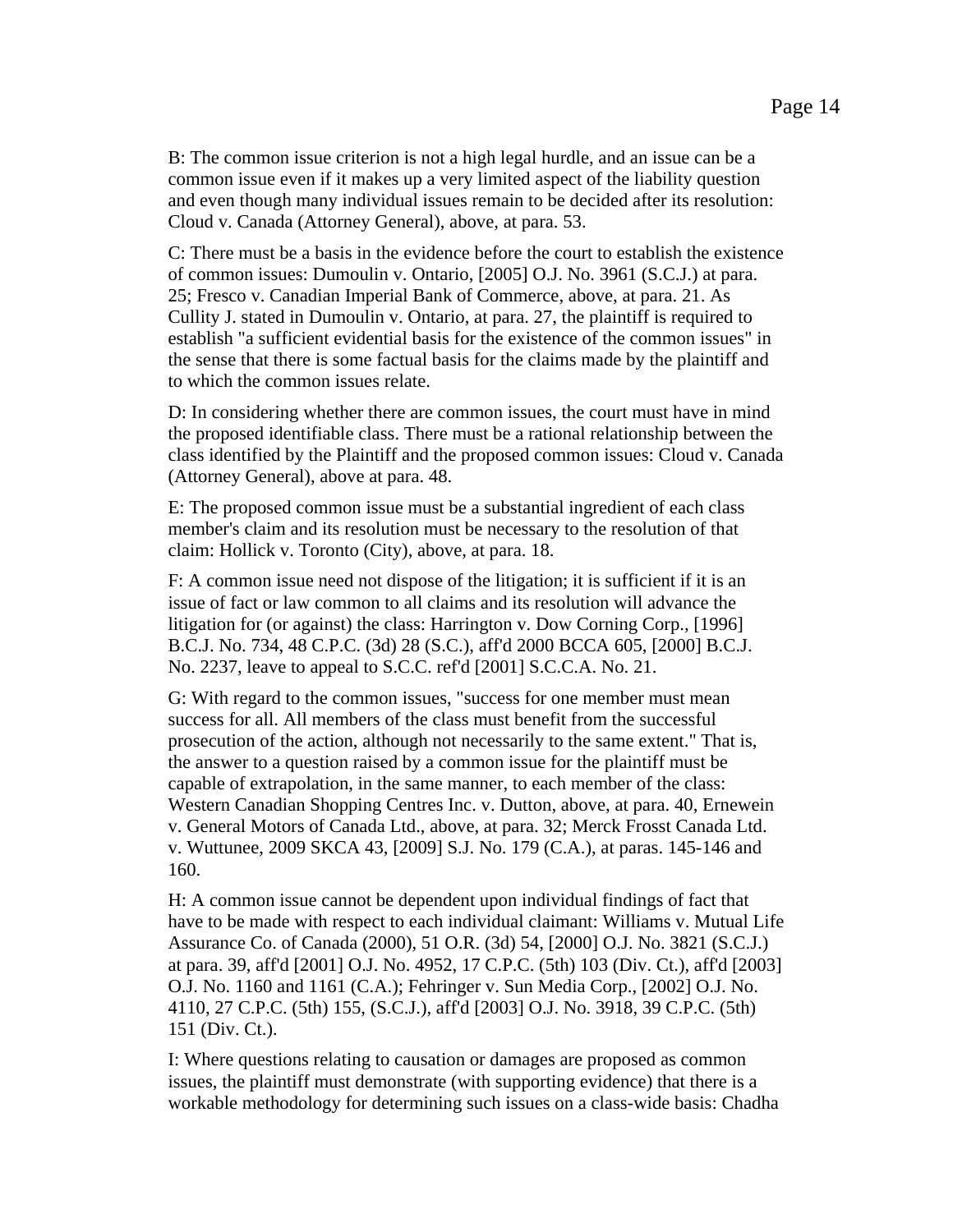v. Bayer Inc., [2003] O.J. No. 27, 2003 CanLII 35843 (C.A.) at para. 52, leave to appeal dismissed [2003] S.C.C.A. No. 106, and Pro-Sys Consultants Ltd. v. Infineon Technologies AG, 2008 BCSC 575, [2008] B.C.J. No. 831 (S.C.) at para. 139.

J: Common issues should not be framed in overly broad terms: "It would not serve the ends of either fairness or efficiency to certify an action on the basis of issues that are common only when stated in the most general terms. Inevitably such an action would ultimately break down into individual proceedings. That the suit had initially been certified as a class action could only make the proceeding less fair and less efficient": Rumley v. British Columbia, [2001] 3 S.C.R. 184, [2001] S.C.J. No. 39 at para. 29.

[49] This statement of principles was adopted with approval by the Nova Scotia Court of Appeal in *Canada (Attorney General) v. MacQueen*, 2013 NSCA 143, at para. 123.

[50] It is incumbent on the party seeking certification to identify and draft the common issues which they believe should be certified. These issues represent the questions that the court will be asked to decide at the common issues trial. The judge hearing the certification motion has jurisdiction to amend or modify the common issues however they should rarely do so. It is for the party seeking certification to define the case which they believe meets the necessary criteria and not for the court to anticipate how the matter should be framed to better accord with the *Act*. In my view it would be analogous to the court amending pleadings on its own motion in order to better set out a cause of action or defence.

[51] If I conclude that any of the plaintiffs' suggested common issues should not be certified I will not offer specific suggestions about how those deficiencies might be corrected unless the amendment is minimal and does not change the essential character of the proposed common issue.

[52] The thrust of the defendants' opposition to certification arises most clearly when one considers the common issues. The causes of action advanced by the plaintiffs (other than waiver of tort if it is considered a cause of action) are based in negligence which requires proof that the plaintiffs suffered damage caused by the defendants. The nature of the alleged damage resulting from ingesting AVANDIA is congestive heart failure, heart attack or stroke. The defendants argue that no member of either class can recover damages without proof they suffered from one of these events and that it was caused by the medication.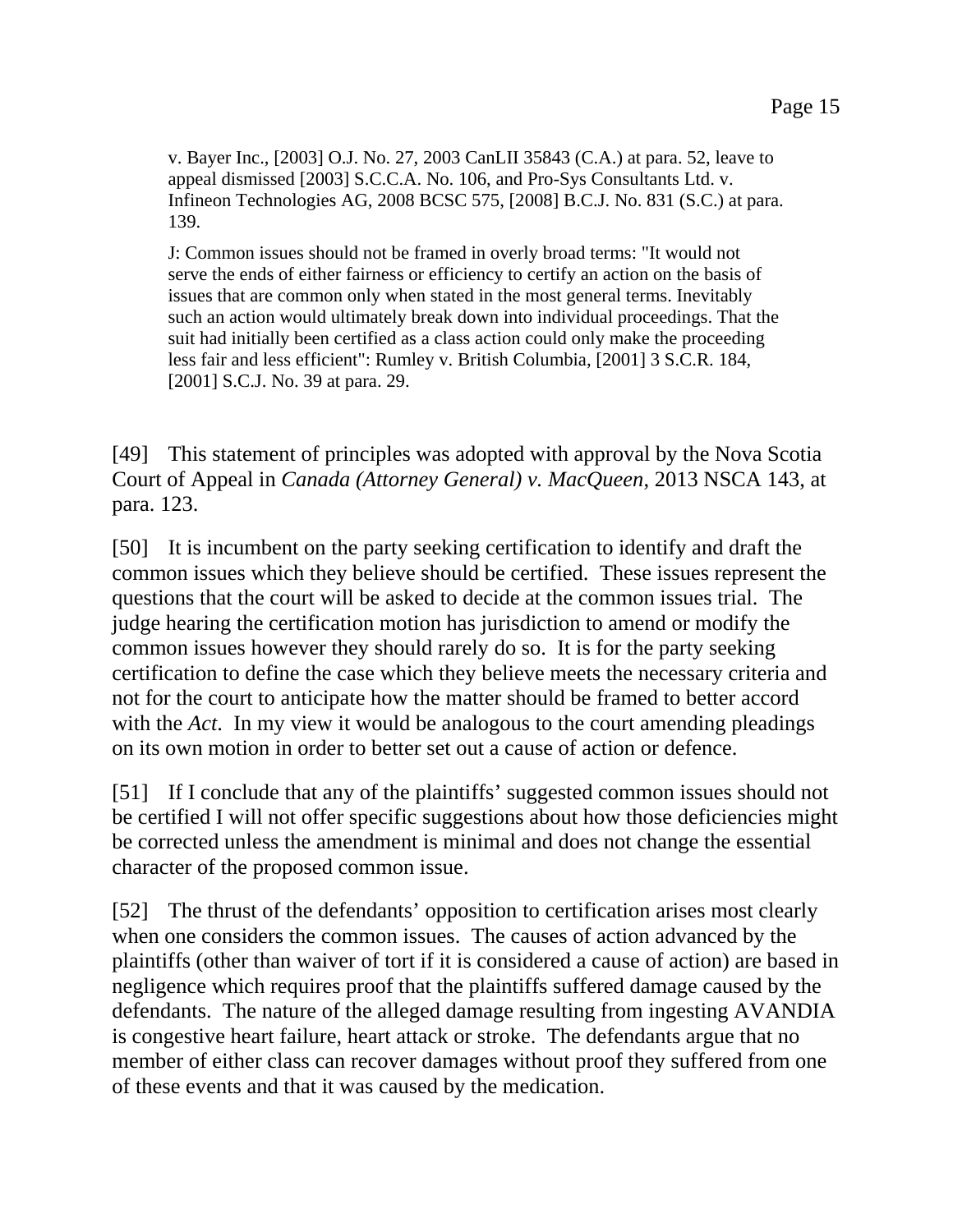[53] AVANDIA is prescribed for Type 2 diabetes and the medical evidence on certification is clear that people with that disease are at a higher risk of suffering heart failure, heart attack or stroke. The defendants say there is no way to determine whether a particular cardiovascular event was caused by a patient's underlying medical condition or AVANDIA. In addition, they argue that any consideration of individual causation requires a detailed assessment of the patient and all of their risk factors. For these reasons the defendants argue the proposed common issues are not, in fact, common to the class and will not significantly advance the claims in negligence.

[54] The plaintiffs prepared several versions of their proposed common issues at various stages of the litigation. The final document presented at the certification hearing reads as follows:

- 1. Can AVANDIA cause, or contribute to, adverse cardiovascular events including heart failure, heart attacks, and strokes? If so, what is the magnitude of this increased risk?
- 2. If the answer to (1) is yes, did any of the Defendants breach a duty to warn the users of AVANDIA? If so, when?
- 3. Was AVANDIA defective or unfit for the purpose for which it was intended and designed, developed, fabricated, manufactured, sold, imported, distributed, marketed or otherwise placed into the stream of commerce in Canada by one or more of the Defendants? If so, in what way or ways was AVANDIA defective or unfit?
- 4. Did the Defendants breach a duty of care owed to class members by designing, developing, fabricating, manufacturing, selling, importing, distributing, marketing or otherwise placing AVANDIA into the stream of commerce in Canada?
- 5. Is each of the Defendants responsible in law for the acts or omissions of either one or both of the other Defendants in respect of the design, development, fabrication, manufacture, sale, import, distribution, and/or marketing of AVANDIA in Canada?
- 6. By virtue of unjust enrichment and/or waiver of tort, are the Defendants liable on a restitutionary basis:
- (a) to account to any of the Classes, including provincial insurers which have subrogated claims, for any part of the proceeds of the sale of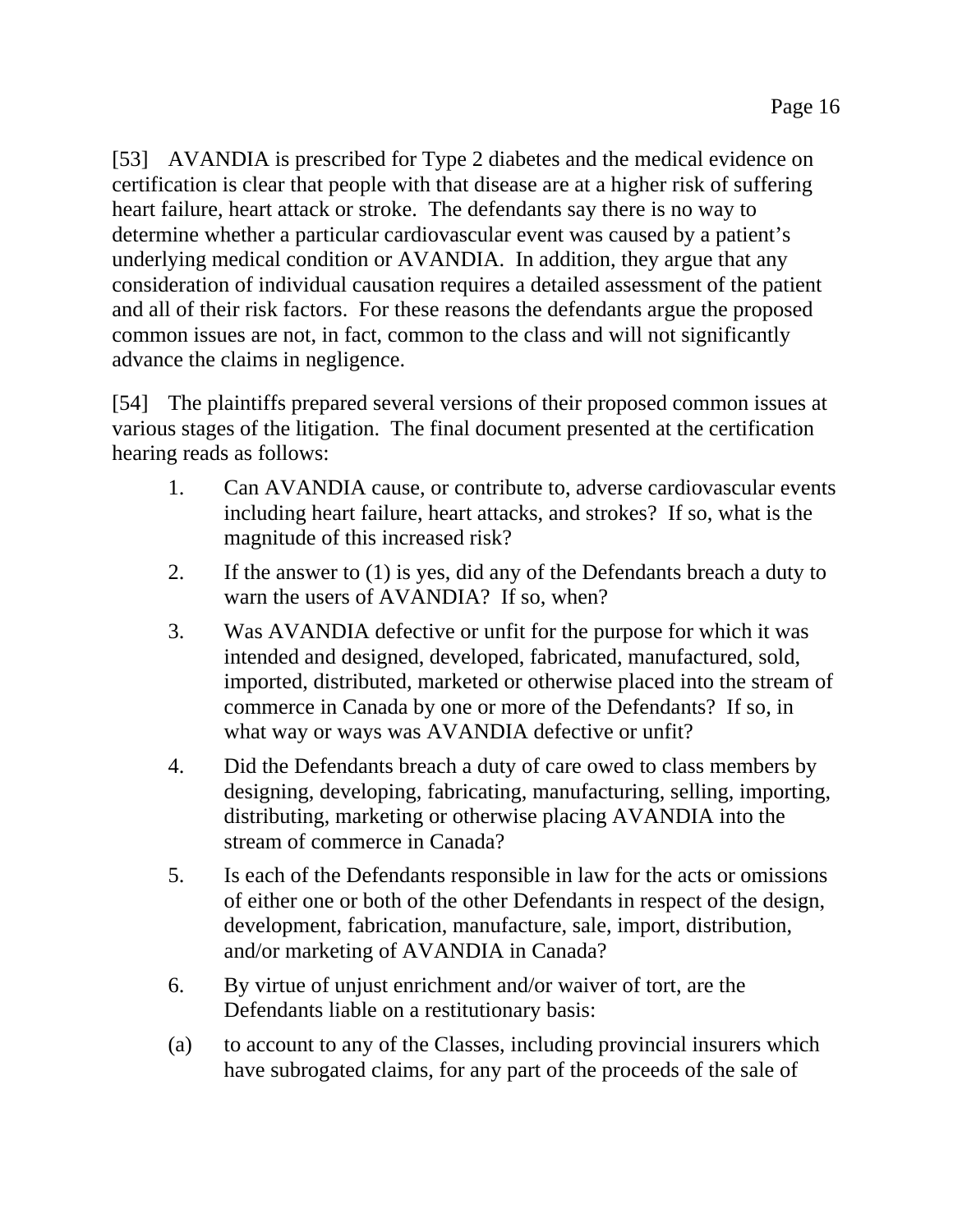AVANDIA? If so, in what amount and for whose benefit is such accounting to be made? Or, in the alternative,

- (b) such that a constructive trust is to be imposed on any part of the gross revenue from the sale of AVANDIA for the benefit of the Classes, including the provincial insurers which have subrogated claims, and, if so, in what amount, and for whom are such proceeds held?
- 7. Are Class Members entitled to recover the medical costs incurred in the screening, diagnosis and treatment of adverse cardiovascular events caused by taking AVANDIA?
- 8. Are Class Members entitled to recover as damages an amount equal to the purchase price of AVANDIA, or part of the purchase price of AVANDIA? If so, why and in what amount?
- 9. Can damages of Class Members be determined, in whole or in part, on an aggregate basis? If so, who should pay what amount, to whom and why?
- 10. Should one or more of the Defendants pay punitive damages? Should punitive damages be assessed in the aggregate? If so, in what amount and how should punitive damages be distributed?
- 11. Should the Defendants, or any of them, pay prejudgment and postjudgment interest, at what annual interest rate, and should the interest be compound interest?
- 12. Should the Defendants, or any of them, pay the cost of administering and distributing any monetary judgment and/or the cost of determining eligibility and/or the individual issues? If so, who should pay what cost, why, in what amount and to what extent?

[55] I will review each of the proposed common issues and determine whether the plaintiffs have established that it is appropriate for certification.

*Common Issue #1 - Can AVANDIA cause, or contribute to, adverse cardiovascular events including heart failure, heart attacks, and strokes? If so, what is the magnitude of this increased risk?* 

[56] The plaintiffs describe this as a question of general causation the answer to which will assist in proving causation of damages for class members in the individualized assessment process which may follow the common issues trial. The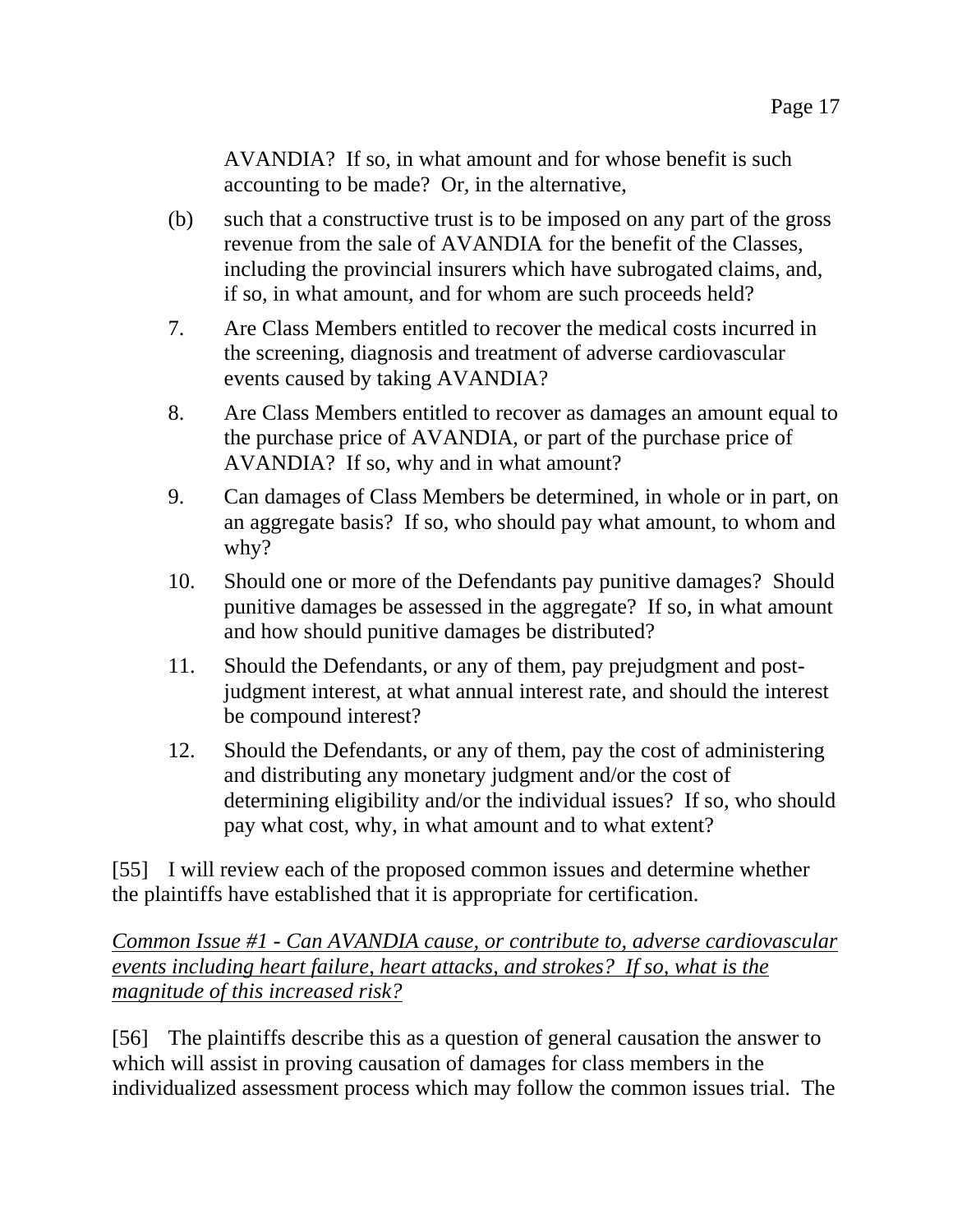plaintiffs say that general causation has been certified as a common issue in a number of class proceedings involving product liability claims. For example, in *Stanway v. Wyeth Canada Inc.*, 2012 BCCA 260, the common issue was whether there existed a causal connection between the use of hormone therapies and breast cancer. The court upheld the certification of this common issue for the following reasons:

52 Wyeth disputes that there exists in this case a "propensity to injure" or, as referred to in Harrington, "general causation". As noted, Wyeth's central submission is that the plaintiff did not provide evidence as to how the "causal connection" between hormone therapy and breast cancer might be proven given the numerous other risk factors. Wyeth argues that, at most, the evidence only shows an "association" between hormone therapy and breast cancer, which Wyeth submits does not equate to a causal connection. Accordingly, Wyeth contends there was no evidence to support the certification of the common question of a "causal connection."

53 As the Court observed in Harrington, the division between general and specific causation affects certification. This division is examined in an article by Patrick Hayes entitled Exploring the Viability of Class Actions Arising from Environmental Toxic Torts: Overcoming Barriers to Certification, 19 J. Env. L. & Prac. 190 at 195:

Proving causation in the context of toxic substances, however, puts the added burden on plaintiffs to establish two types of causation, both general and specific. This is because, unlike the causal connection between being hit by a car and suffering a broken bone, for instance, the causal connection between a toxic substance and a disease is not as easy to decipher. Thus, a plaintiff must first prove "general" or "generic" causation -- that a particular substance is capable of causing a particular illness. The issue must be addressed, whether explicitly or implicitly, in toxic torts litigation, since it is axiomatic that "an agent cannot be considered to cause the illness of a specific person unless it is recognized as a cause of that disease in general." Next, a plaintiff must prove "specific" or "individual" causation -- that exposure to a particular toxic substance did, in fact, cause the plaintiff's illness.

54 I recognize that these comments were made in the context of toxic tort class actions, where it may be said the proof of legal causation is particularly challenging. However, as can be seen from Wyeth's submissions, it is the appellants' fundamental contention that individual class members will be unable to prove legal causation. The underlying, unspoken assertion is that "if the action is doomed to fail there is little point in certifying the class proceeding": L.(T.) v.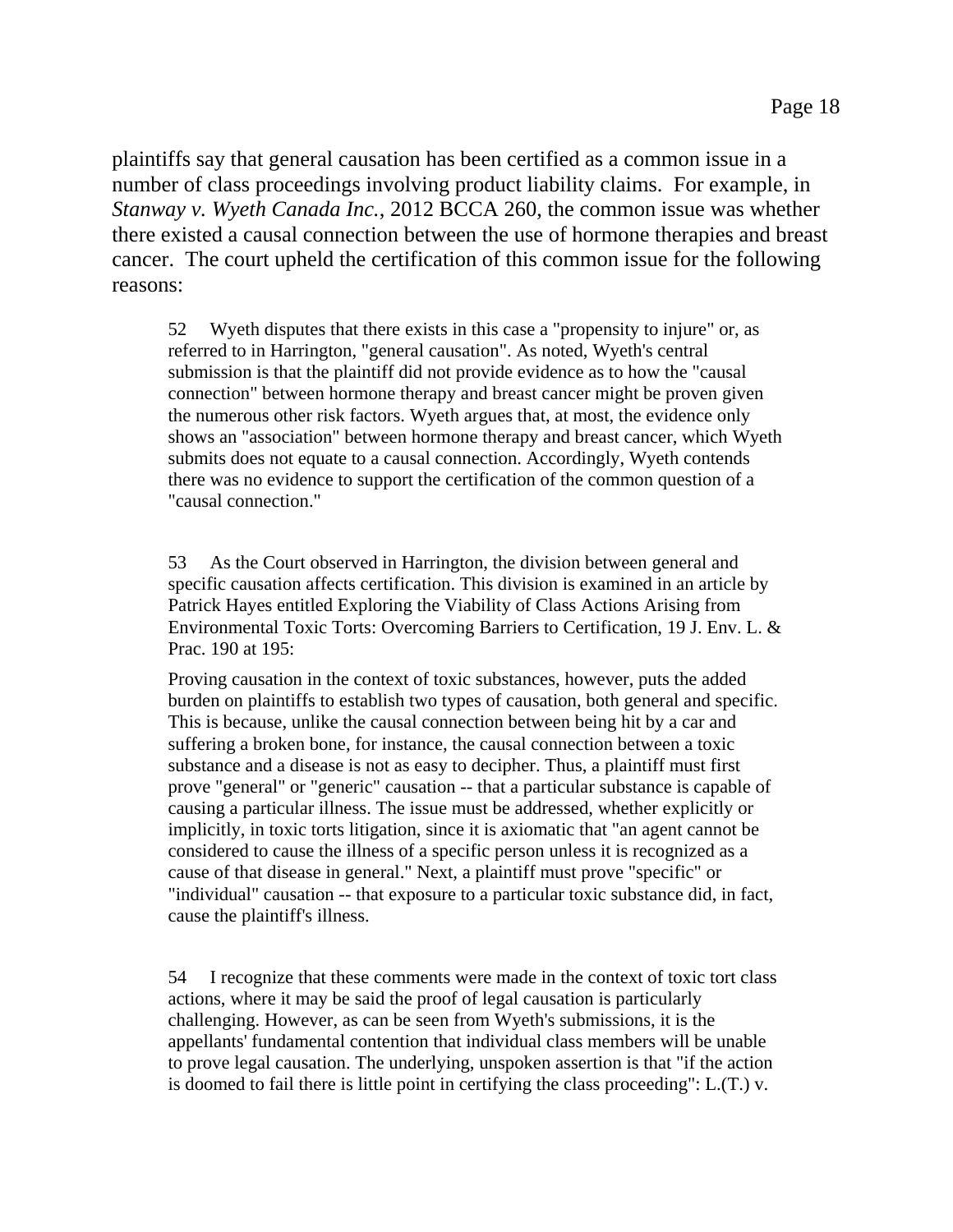Alberta (Director of Child Welfare), 2006 ABQB 104 at para. 36, 58 Alta. L.R. (4th) 23.

55 However, as has been stated many times, on a certification hearing, the court is not to weigh the competing evidence. Here there is evidence that, if accepted at the trial of the common issues, may answer the general causation question as to whether there is a causal connection between hormone therapy and breast cancer. A positive answer would obviously move the litigation forward, although individual class members may face formidable challenges in establishing causation specific to themselves.

56 In saying this, I have not overlooked Wyeth's argument that, at best, the plaintiff's evidence -- that uses the phrase "causal association" -- merely established an "association" between hormone therapy and breast cancer and not actual causation, or the "causal connection" certified as a common issue. In my opinion, this argument amounts to semantics not substance. The word "association" is synonymous with the "connection" the plaintiff seeks to establish, and these two words should not be interpreted in isolation. Their meaning is dependent on the modifying adjective, which, in both cases, is "causal". Thus, in my view, both expressions clearly refer to general causation. The fact that Dr. Kirsh chose "association" to describe the potential link does not render the common question unsupported by evidence.

57 Moreover, this initial link, if established, is clearly a substantial element of each class member's claim in negligence. A finding of general causation will obviously influence specific causation depending on the strength of the evidence supporting general causation. For example, if it were found that hormone therapy doubles the risk of developing breast cancer, the individual class members, depending on their individual circumstances, may more readily prove specific causation. Wyeth's awareness of the link is also relevant to the standard of care. Moreover, it is doubtful that an individual litigant could marshall the medical and epidemiological evidence necessary to establish the connection. On the other hand, if the link is not established, the class proceeding will come to an end.

58 Furthermore, I am not persuaded the plaintiff had to establish, at this stage of the proceedings, the methodology by which the court can determine that hormone therapy causes breast cancer. That determination will necessarily be informed by the expert evidence at trial; if no methodology is available, it is difficult to see how general causation will be established. However, there is in my view sufficient evidence to support the general causation issue posed, which deserves to be tried.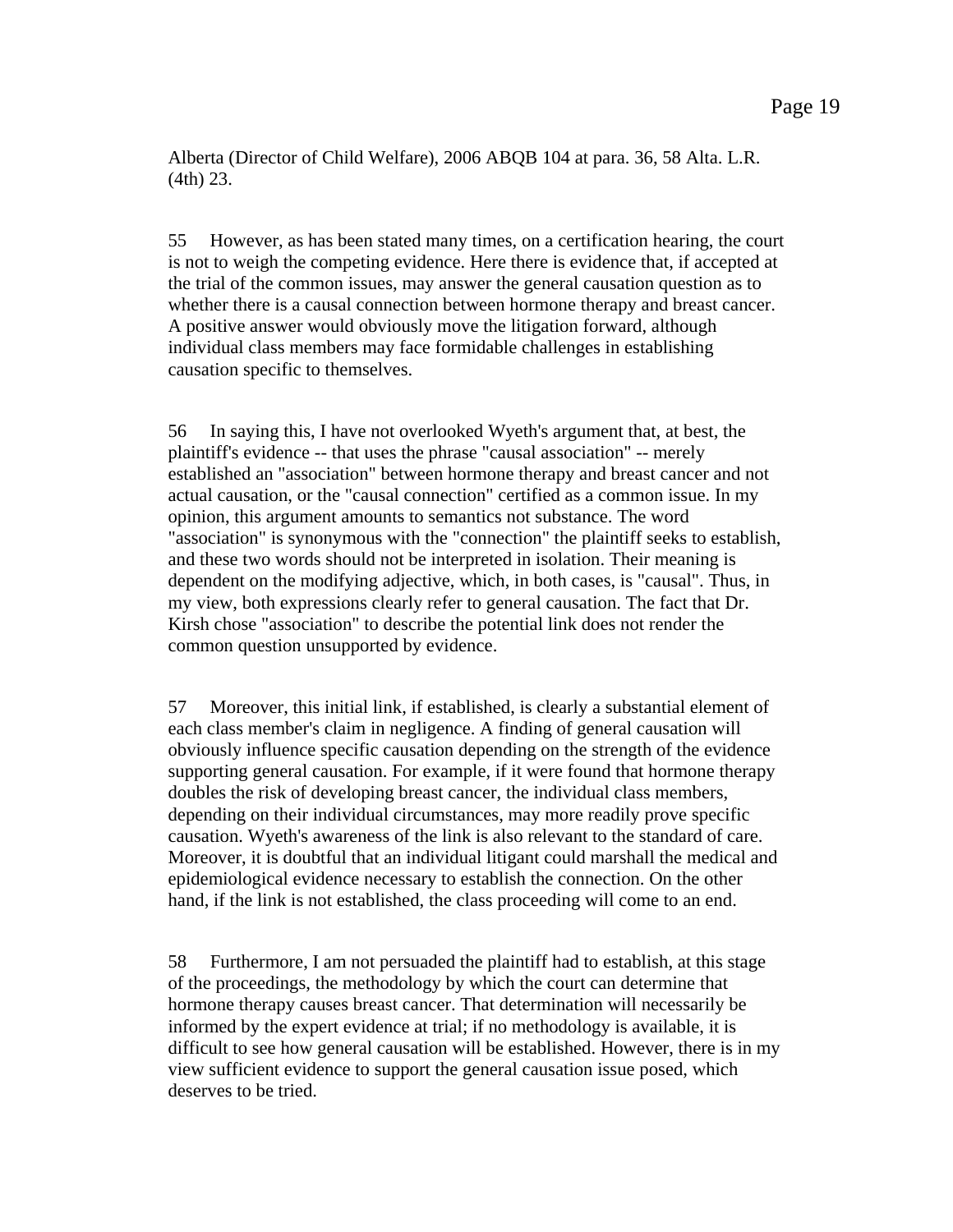[57] Similarly in *Parker v. Pfizer Canada Inc.*, 2012 ONSC 3681, the court certified a common issue about whether the subject medication increased the risk of patients experiencing certain specific psychiatric symptoms. The basis for certification was described by Perell J. as follows:

83 As explained by the British Columbia Court of Appeal in Harrington v. Dow Corning Corp., supra, at paras. 42 to 45, typically the first two steps in a products liability action are: (1) determining whether the product is defective or whether although non-defective, the product has a propensity to injure; and (2) determining what the manufacturer knew about the dangerousness of its product. The first step, known as the general causation step, determines whether the product is capable of causing harm. The second step is part of determining whether the manufacturer had a duty of care not to sell the product or to sell it only with an appropriate warning.

84 Amended question 1 is a general causation question. As noted earlier in this judgment, in my opinion, there is some basis in fact for the general causation common issue. It is also a very productive common issue that does not depend upon the individual experiences or individual claims of class members.

85 Visualize, if the common issues trial determines that CHAMPIX (R) does not increase the risk of suicide or attempts to commit suicide, this determination would bind Mr. Parker, Mr. Dunn, and Ms. Clow and their claims would fail as would the claims of any Class member with a claim based on suicide or attempted suicide. Conversely, if the common issues trial established that using CHAMPIX (R) does increase thoughts about suicide or dying, or attempts to commit suicide, then individual Class members who experienced these symptoms will have advanced their claims of a failure to warn.

[58] Since certification is based upon the particular evidence and circumstances of each case it should not be surprising to find that general causation questions are not always certified as common issues. For example, in *Martin* the court refused to certify a common issue asking whether the medication in question caused "weight gain, diabetes and/or related metabolic disturbances". The court's first concern was that the phrase "metabolic disturbances" was unclear and not consistently used by the experts. The court also concluded that the general causation question lacked commonality for the following reasons: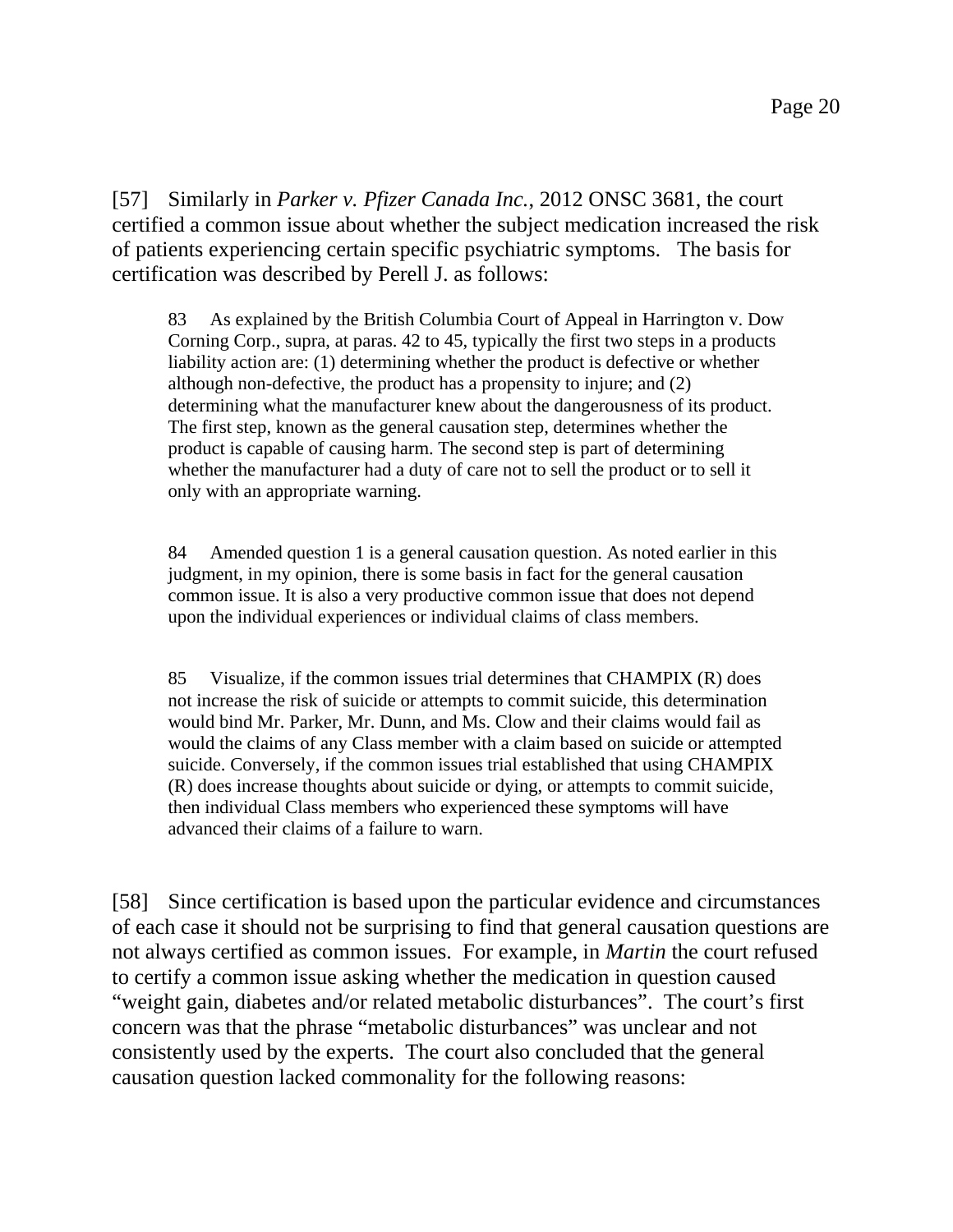**232** Common issue 1 is a general causation question. This means that if it was accepted as a common issue, an individual trial would be required to determine if Seroquel caused each class member to gain weight and/or develop diabetes. This common issue alone would not determine liability.

**233** The plaintiffs have offered no evidence to show that this issue is capable of being assessed in common. It is not susceptible to a single answer at this abstract level. Asking in the abstract if Seroquel can cause weight gain and diabetes is only the beginning of the inquiry. There is a problem with a general causation question when there is no evidence that "compelling epidemiological or statistical evidence might be sufficient to establish individual causation or go a long way to doing so": *Merck Frosst Canada Ltd. v. Wuttunee*, [2009] S.J. No. 179 at para 144 (Sask. C.A.), leave to appeal to S.C.C. refused, [2008] S.C.C.A. No. 512 ("*Wuttunee")*.

**234** Adding to the difficulty is the fact that this is not a case where the drug is alleged to have caused a unique harm. In contrast, Seroquel is alleged to cause weight gain and diabetes. These are two conditions that are ubiquitous in society. The evidence that has been provided shows that this general causation question is just the beginning of the inquiry and that its resolution is dependent upon individual findings of fact with respect to each claimant.

**235** The plaintiffs' expert, Dr. Wirshing, states that there is "great variability in the degree to which different populations of patients are affected by the metabolic toxicity of Seroquel." When Dr. Wirshing was cross-examined he provided further evidence that there would be considerable difficulty managing this issue in common. He agreed that the population data shows that some patients taking Seroquel will gain weight, some will lose weight and others will experience no weight change. As a result, the population data will not assist in determining causation for the class and an individual inquiry is required.

**236** In Dr. Barrett's report he also explains the inability to answer this common issue by relying on the population data. It is clear from the following evidence that this common issue cannot be assessed in common. He states as follows in section 5 of his report:

- o Population data is useful in providing an understanding for the risk factors that lead to diabetes and the relative magnitude of each risk factor. However, in determining whether or not Seroquel caused weight gain or DM in an individual patient it is not sufficient to simply examine population data. Population data cannot be translated to the issue of causation in the individual patient. This is underscored by the fact that diabetes and obesity are both common disorders in the Canadian population in the absence of Seroquel administration.
- o In order to determine individual causation the court does need to appreciate as necessary background and context the population risk factors described in the section on general causation. It is then necessary to identify all of the diabetes risk factors the individual has and consider the strength of each individual risk factor possessed by the individual in order to appreciate the overall diabetes risk for that individual. Only then can one address whether Seroquel as a possible single risk factor can reasonably be considered as causative in that individual. This process requires analysis of the medical records,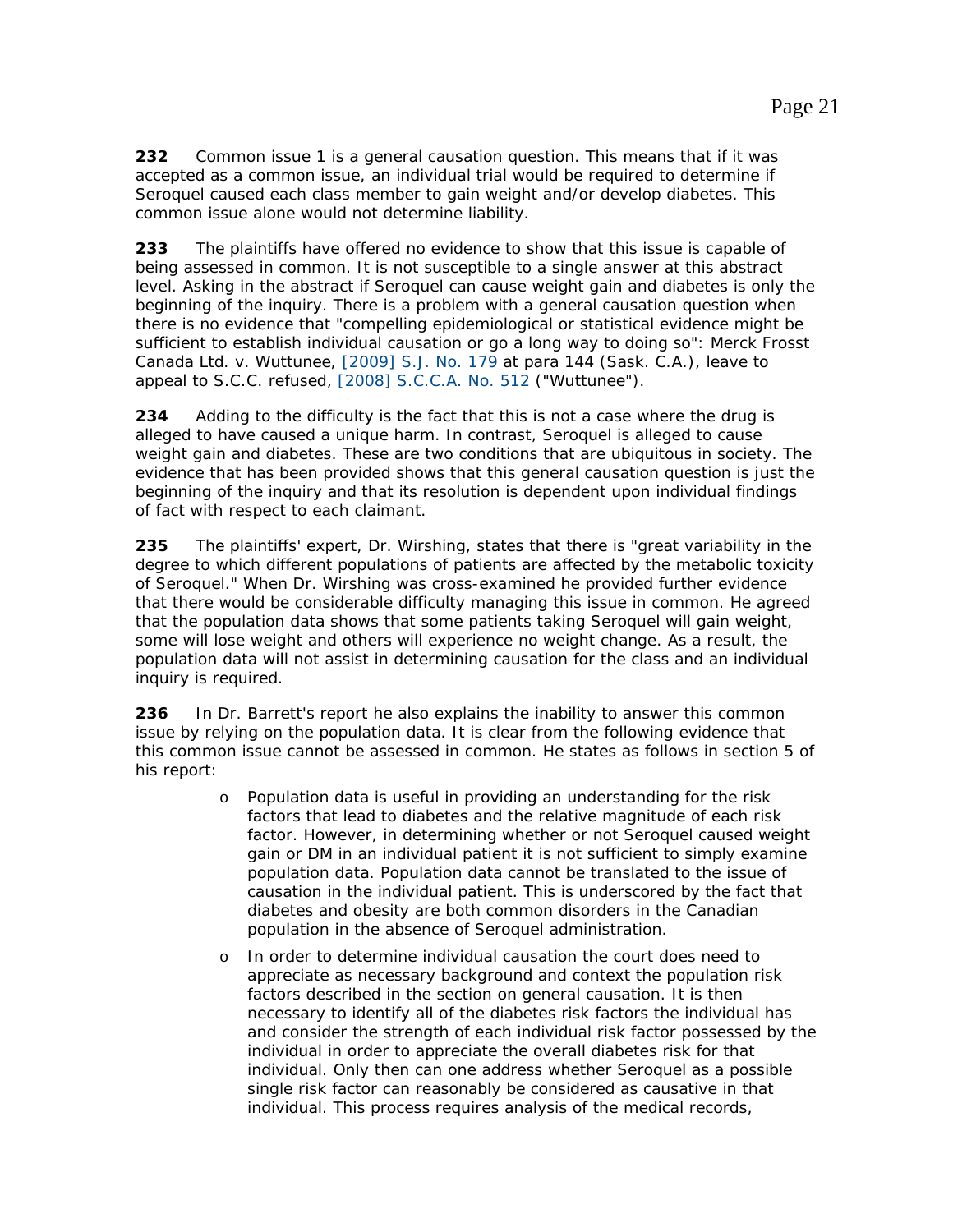psychiatric records, history of pharmaceutical use and life changes that are occurring in each individual.

**237** The individuality of this issue is also apparent from the evidence of Dr. Chue. He states at page 31 of his report as follows:

- o In order to determine whether a drug such as Seroquel caused a specific "Heath Risk" to occur in a particular individual, an understanding is required of the prevalence, nature, etiology, and known or associated risk factors in the general population for each of the specific "Heath Risks".
- o With this understanding, one would then need to consider the individual's unique circumstances including their risk factors for that specific "Heath Risk". This will require a comprehensive analysis by specialists qualified in the medical fields applicable to the particular "Health Risk". This will entail a review for each individual of their full medical history including complete medication exposure history, family history and psychiatric history, and other relevant factors including age, ethnicity, lifestyle, and gender. This information would be obtained from medical and psychiatric records, and pharmacy records. Where there is incomplete information, further investigations and/or physical examination may be required.
- o Taking weight gain as an example, there is an epidemic of obesity in Canada with weight gain being an increasing problem in all strata of the general population. The population with mental illness is at greater risk of weight gain and obesity than the general population. Thus, a recorded weight change in an individual patient treated with Seroquel must be analyzed carefully taking into account the individual's specific risk factors and medical history in the context of the background population risk.

**238** When the evidence dealing with diabetes is considered the individuality of the issue remains and we are led to the same conclusion: there is no evidence that this issue can be managed in common.

[59] This passage refers to the Saskatchewan Court of Appeal decision in *Merck Frosst Canada Ltd. v. Wuttunee*, 2009 SKCA 43 ("*Wuttunee*"), where the court refused to certify the question as to whether medication could cause or exacerbate "cardiovascular or gastrointestinal conditions". The concern was that because of the broad nature of the question a large number of conditions might be included. As a result the answer to the question would not assist any particular class member in establishing their claim. The court rejected the idea that the problem could be alleviated by establishing a number of subclasses. The court's analysis was as follows: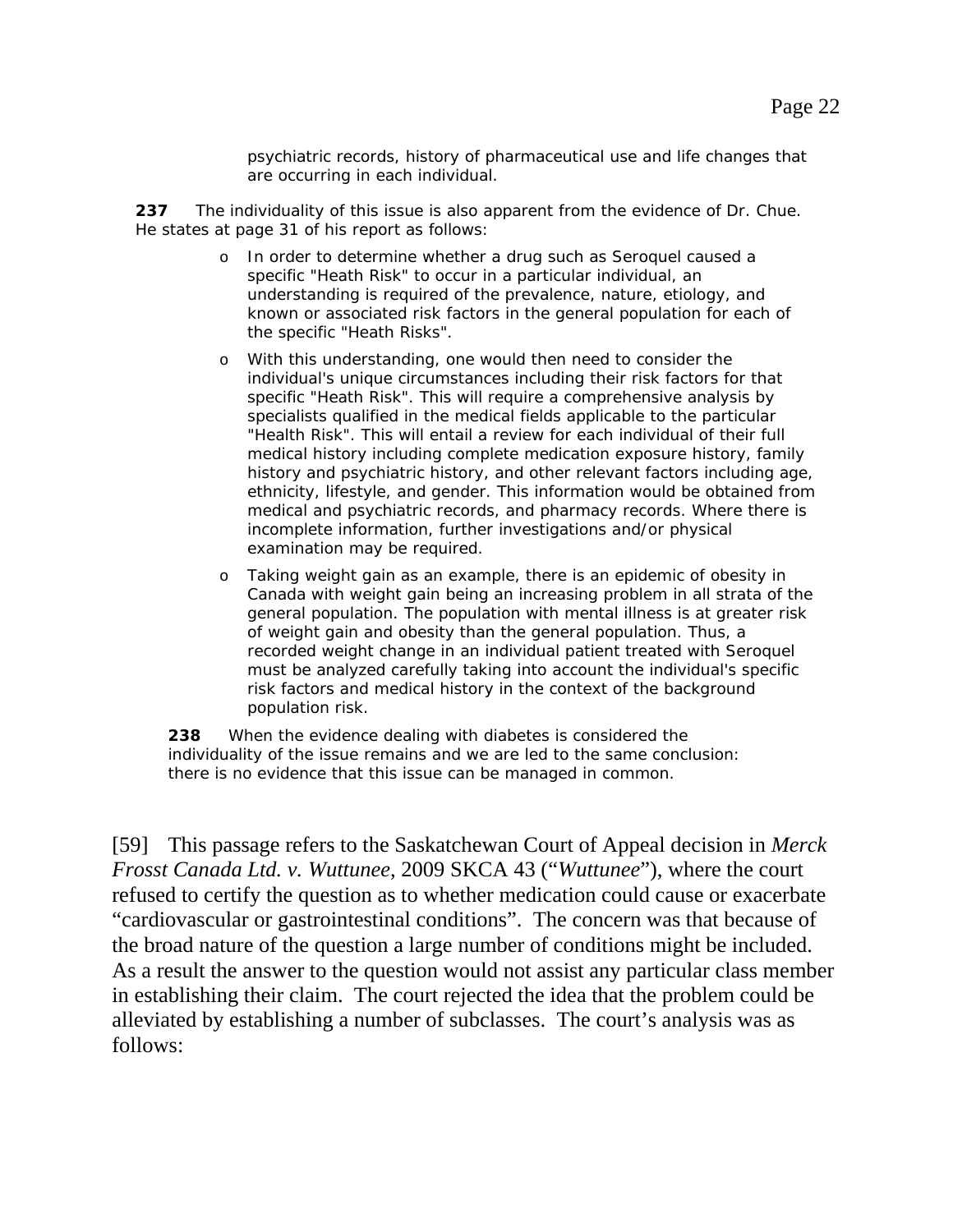142 Further still, it is argued, the issue is also not susceptible to a single answer at a more abstract level, for it must be separately asked and answered across the broad array of cardiovascular and gastrointestinal effects alleged by the plaintiffs. Clearly, the question of whether Vioxx "can" cause adverse cardiovascular conditions is distinct from the question of whether it "can" cause adverse gastrointestinal effects. Whether it can cause high blood pressure is different from whether it can cause blood clotting.

143 Finally, the appellants argue that the resolution of the question could not, in any case, contribute substantially to any class member's claim of injury because the question of individual causation would turn on many factors other than the inherent properties of Vioxx. The appellants argue that "a class-wide" determination of whether Vioxx "can" cause or exacerbate "cardiovascular conditions" in the abstract would not alleviate in any significant respect a particular class member's obligation to prove that Vioxx caused his or her particular cardiovascular conditions.

144 While Klebuc C.J. was faced with some of these same arguments, he relied on the fact that similar arguments had been raised and rejected in other class actions involving pharmaceutical drugs. To the argument that a general answer to the question of whether Vioxx poses an increased risk of, for example, heart attack or stroke does not go far in "proving" that an individual's heart attack or stroke was caused by his having taken Vioxx, other judges have pointed out that legal proof need only be on the balance of probabilities and that the certainty of scientific proof is not required. Thus, compelling epidemiological or statistical evidence might be sufficient to establish individual causation, or go a long way to doing so. Moreover, it is not appropriate at the certification stage to try to anticipate the extent to which the plaintiffs will succeed in relation to the common issues.

145 However, the wide diversity of complaints to which this issue is addressed was not considered below. In my respectful view, this diversity is fatal to consideration of this issue as a "common" issue. Clearly it is not susceptible to a single answer that would apply to the claims of all members of the class. Thus, while it is conceivable that proof that Vioxx significantly increased the risk of, for example, high blood pressure, might support the claims of the induced or purchaser subclasses (and I am by no means certain that it would), it would be irrelevant to those who claim other unrelated adverse conditions or injuries.

146 While, in theory, this lack of commonality across the class could be addressed by reference to subclasses (more refined and detailed, to be sure, than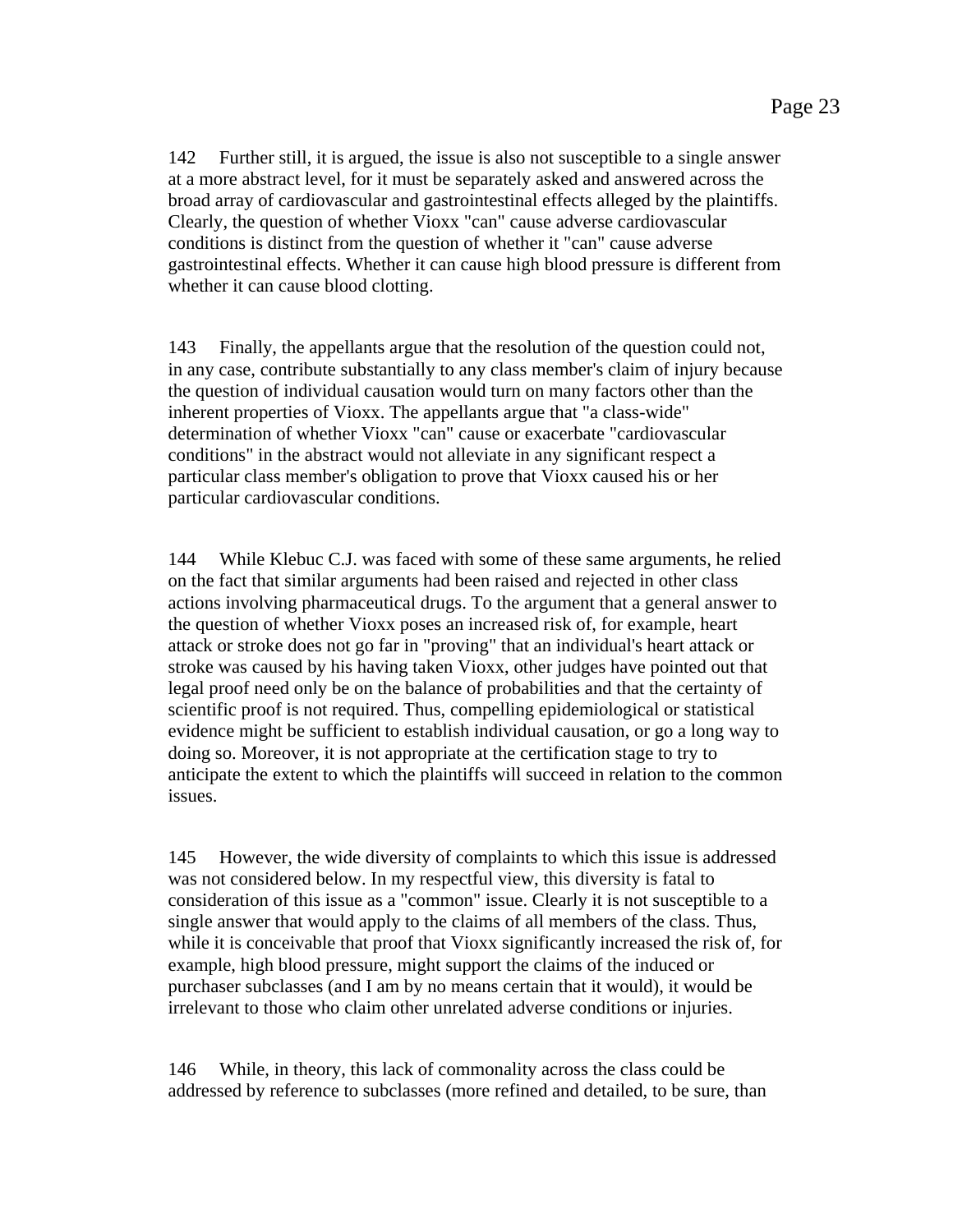those identified in the certification order), it is significant that no attempt was made at the certification stage to do so, even though the class was divided into subclasses at that stage. In fact, any realistic attempt to break the question down into an array of distinct questions in a way that would apply to every claim asserted shows how very complex the question is. The appellants do not exaggerate, in my view, when they assert that this issue would require the court to determine and evaluate all of the effects that Vioxx may have on all of the gastrointestinal and cardiovascular body systems. The answers would almost necessarily vary from one sub-subclass complaint to another. This is a far cry, in my respectful view, from the "limited differentiation amongst class members" envisaged in the suggestion, in Rumley, of the possibility of a "nuanced" answer, where there might be variations in the answer to a common issue among class members.

[60] In my view the plaintiffs' use of the phrase "adverse cardiovascular events" is problematic. That term is not defined and not consistently used by the plaintiffs' expert witnesses. Dr. Lipscombe uses a variety of terms, some of which appear to overlap in meaning or are interchangeable. These include cardiovascular "events", "outcomes" and "disease". She also refers to "cardiac events", "cardiac ischemia" and "myocardial ischemic events". Dr. Myers discusses cardiovascular "injuries". "side effects" and "harm". He uses the terms "heart problems" and "heart disease" to describe conditions such as heart failure, angina, myocardial infarction and fluid retention alleged to be caused by AVANDIA. His concluding opinion speaks to adverse "cardiac" rather than "cardiovascular" events.

[61] The word "event" connotes something that happens at a particular point in time such as a heart attack or stroke. Congestive heart failure develops gradually and could hardly be categorized as an event. Drs. Lipscombe and Myers refer to a range of problems including high blood pressure, angina and other types of heart disease in their discussion of the human cardiovascular system. Approving a common issue that is based on adverse cardiovascular events leaves too much uncertainty about what might be included. The range of potential problems the plaintiffs might try to prove at the common trial is broad and not necessarily limited to those identified by their expert witnesses to date.

[62] I agree with the analyses in the *Martin* and *Wuttunee* decisions and would not certify a common issue including the phrase "adverse cardiovascular events". By removing those words and limiting the issue to heart failure, heart attack and stroke, my concerns with respect to clarity and the lack of commonality would be addressed.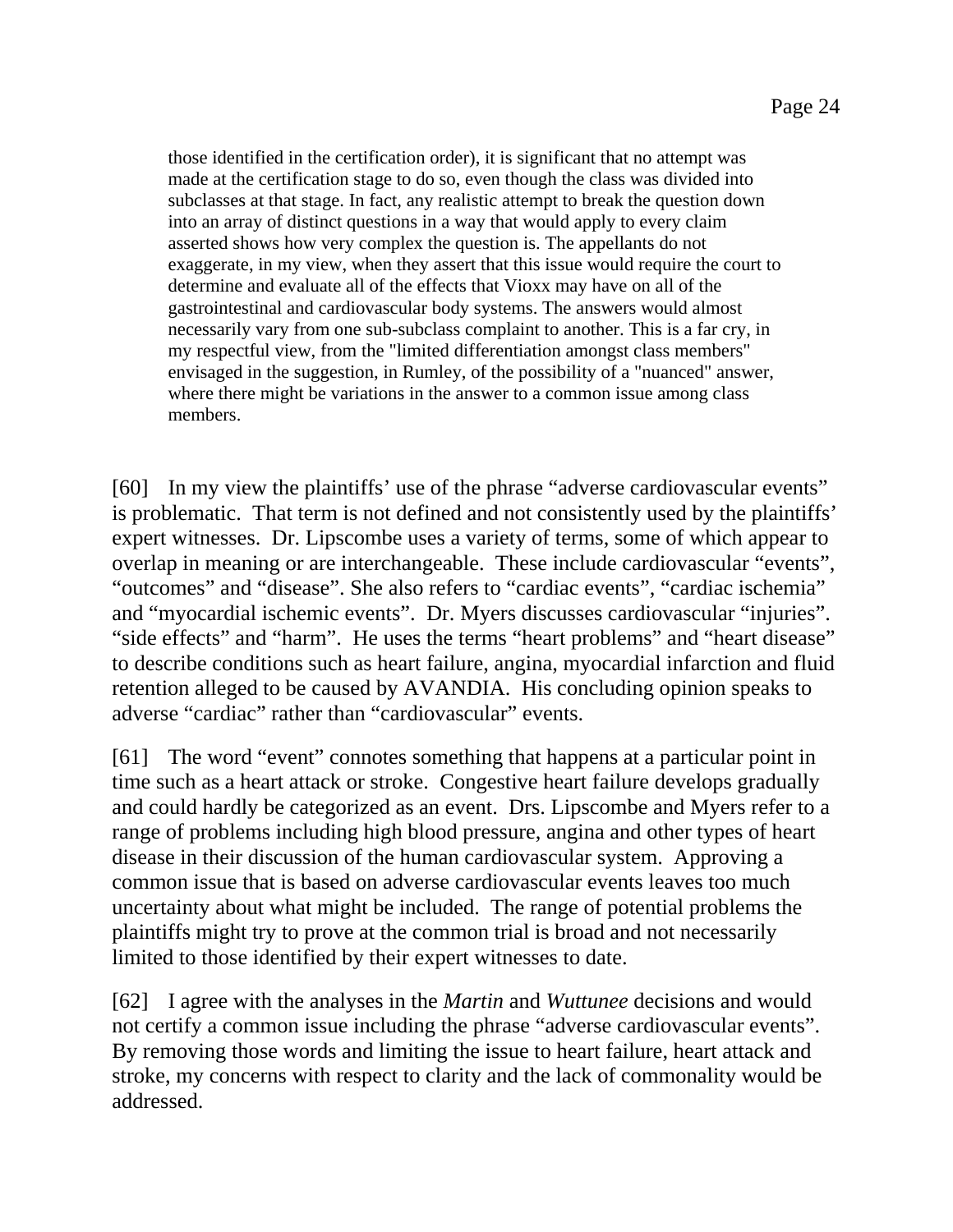[63] It is clear from the expert evidence that heart failure, heart attack and stroke raise different issues in relation to AVANDIA. Dr. Lipscombe describes heart attack and stroke as ischemic events and discusses the risks associated with them separately from non-ischemic risks such as congestive heart failure. Since 2001, the product monograph for AVANDIA has included a discussion of risks related to congestive heart failure however, there was no mention of heart attack until 2012 and stroke was never included. In my view common issue #1 should be divided into three separate questions related to each of heart failure, heart attack and stroke.

[64] Subject to the above comments I would certify this common issue with the modifications I have noted.

### *Common Issue #2 - If the answer to (1) is yes, did any of the Defendants breach a duty to warn the users of AVANDIA? If so, when?*

[65] In light of my direction that common issue #1 should be split into three questions for each of the conditions identified, common issue #2 should be similarly separated. The issues with respect to the duty to warn are distinct for each ailment. For example, congestive heart failure, heart attack and stroke have been treated quite differently in AVANDIA product monographs over the years.

[66] Although all of the monographs since 2001 have referred to heart failure as a risk, Dr. Lipscombe says that none of them contain adequate disclosure of the problem.

[67] The product monographs have never specifically identified stroke as a risk with AVANDIA, although Dr. Lipscombe is of the opinion the defendants should have identified this at least ten years ago. Heart attack was described as a risk in 2012 but not in 2001. Dr. Lipscombe expresses the opinion the heart attack risk was disclosed too late.

[68] In *Martin* the court concluded that the duty to warn could not proceed as a common issue. The reason was because it could not be expressed as a single question for the entire class. As the state of knowledge evolved, the duty to warn evolved as well. There were different health risks identified, each of which would have their own potential warning. Similar concerns led the Saskatchewan Court of Appeal to refuse to certify the duty to warn as a common issue in the *Wuttunee* case.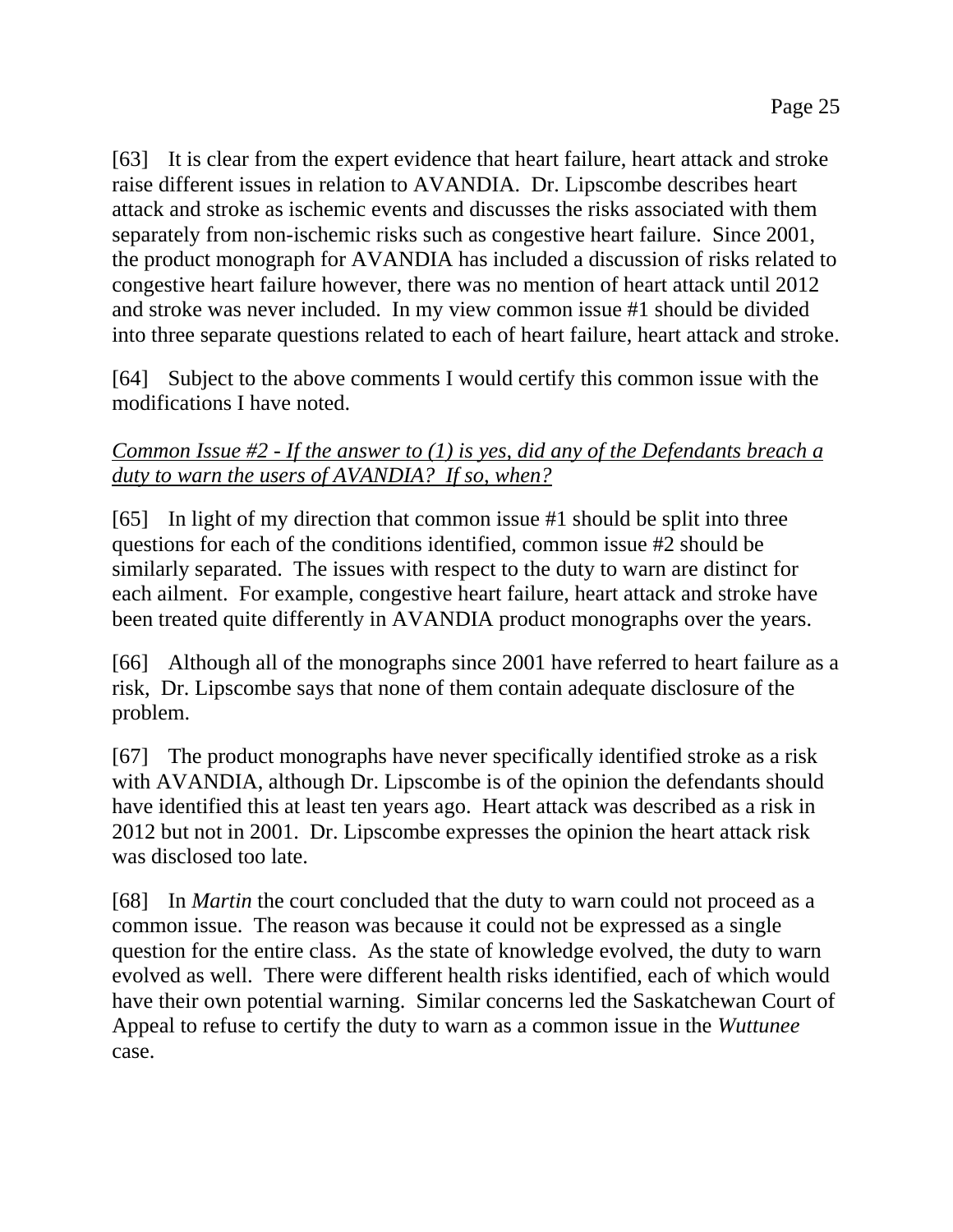[69] In this case there are three cardiovascular conditions which are alleged to be exacerbated by AVANDIA. There was an evolving state of knowledge on the part of the defendants and different warnings given at various points in time. Despite this, I believe the duty to warn should be certified as a common issue. I would adopt the reasoning of Cullity J. in *Heward* where he states:

90 A second objection that the first issue fails to take into account the evolution of representations made by the defendants during the class period is not, in my judgment, fatal. The position of the plaintiffs - supported by the evidence of Dr Chue - is that none of the representations adequately warned class members of the risks of which they had knowledge, or reasonably ought to have been aware. If a court at trial found that later, but not earlier, warnings were adequate, a nuanced response such as that referred to by McLachlin C.J. in Rumley, at para 32, would be possible.

[70] A similar view was expressed by the British Columbia Court of Appeal in *Bartram v. GlaxoSmithKline Inc.*, 2013 BCCA 462 (see paras. 32-35).

[71] I am satisfied this common issue should be certified with the modification that it separately address each of the three cardiovascular conditions in question.

*Common Issue #3 – Was AVANDIA defective or unfit for the purpose for which it was intended and designed, developed, fabricated, manufactured, sold, imported, distributed, marketed or otherwise placed into the stream of commerce in Canada by one or more of the Defendants? If so, in what way or ways was AVANDIA defective or unfit?* 

[72] In his submissions counsel for the plaintiffs said this common issue is too broadly stated and should be redrafted so it is limited to the particular cardiovascular conditions which AVANDIA is alleged to cause. I agree, however I am not prepared to rewrite the proposed issue as I believe that is the responsibility of plaintiffs' counsel.

[73] Counsel for the defendants argues an assessment of fitness cannot be done outside of the context of an individual class member's claim. Ms. Thompson says that in answering this question it will be necessary to consider the alleged risks as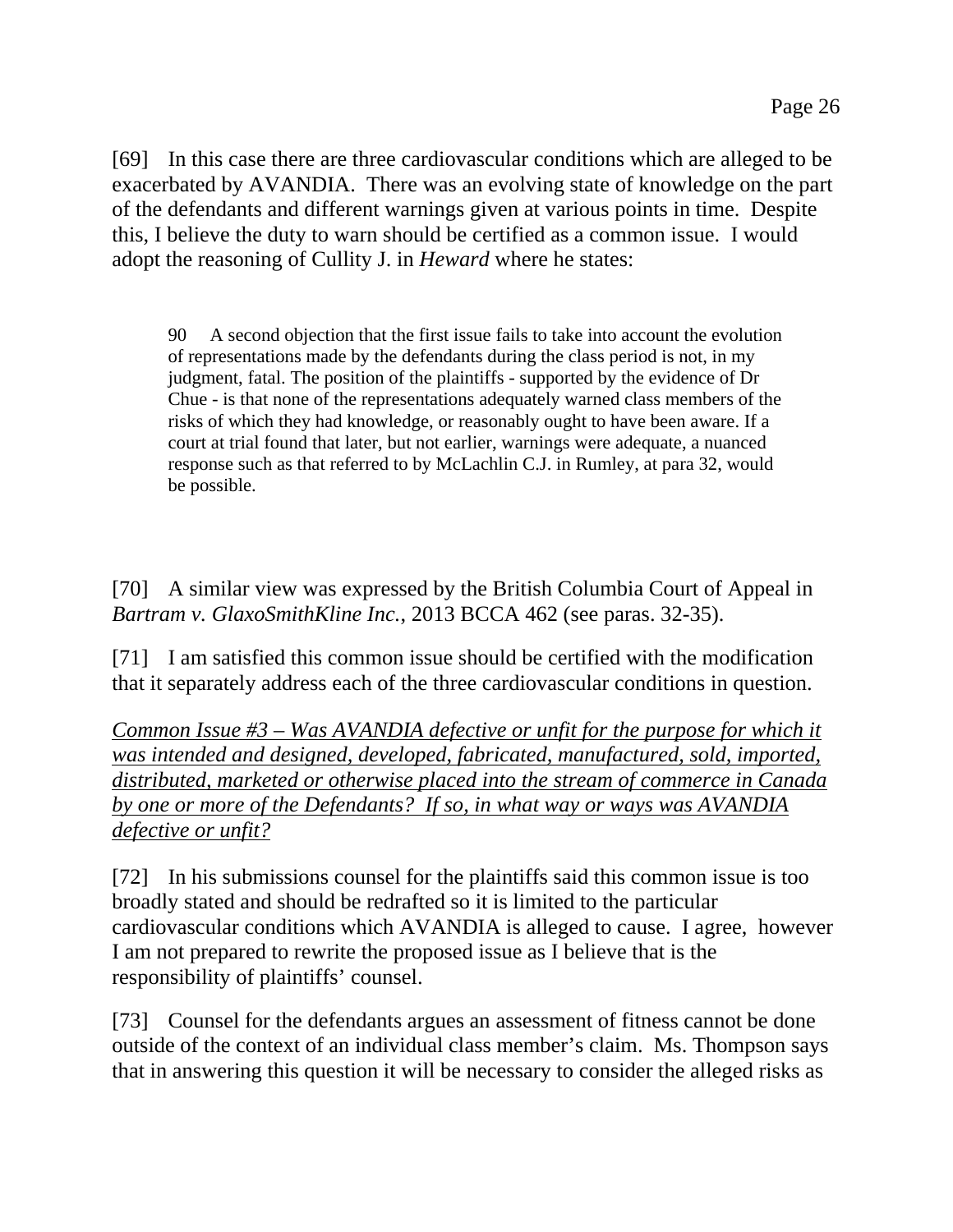well as the benefits of AVANDIA in the circumstances of a particular patient's needs and susceptibilities.

[74] At the certification stage the burden on the plaintiff is to show that a proposed common issue can be answered on a class-wide basis and that the result will advance the individual claims of class members. In my view the intended purpose of AVANDIA can be discerned from the product monograph as interpreted by expert opinion. This is what Dr. Lipscombe does in her affidavit. She also provides her opinion with respect to the cardiovascular risks of the medication and the potential benefits. She comes to the conclusion the benefits do not outweigh the risks and for this reason she no longer prescribes it for her patients. In my view this evidence of Dr. Lipscombe is sufficient to establish some basis in fact for the plaintiff's position that the question of AVANDIA's fitness for use in treatment of Class 2 diabetes can be answered on a class-wide basis. Certifying a common issue such as this does not mean the defendants lose the opportunity to argue at the common issues trial that a class-wide answer is not possible. That hearing will involve significantly more evidence than is necessary for certification.

[75] In principle, I am prepared to certify a common issue on the question of AVANDIA's fitness for purpose, however not on the terms proposed. The current version of this common issue is too broadly stated and must be redrafted by counsel for the plaintiffs.

*Common Issue #4 – Did the Defendants breach a duty of care owed to class members by designing, developing, fabricating, manufacturing, selling, importing, distributing, marketing or otherwise placing AVANDIA into the stream of commerce in Canada?*

[76] This proposed common issue is extremely broad and could apply to any potential duty of care. It provides no guidance as to the evidence to be called or the question which needs to be answered at the common issues trial. In any negligence action, whether a defendant breached a duty of care is a crucial issue to be decided. In a class proceeding, if breach of duty is to be a common issue, there must be evidence to permit the certification judge to assess whether the question of breach can be answered on a class-wide basis and will advance the individual claims of class members.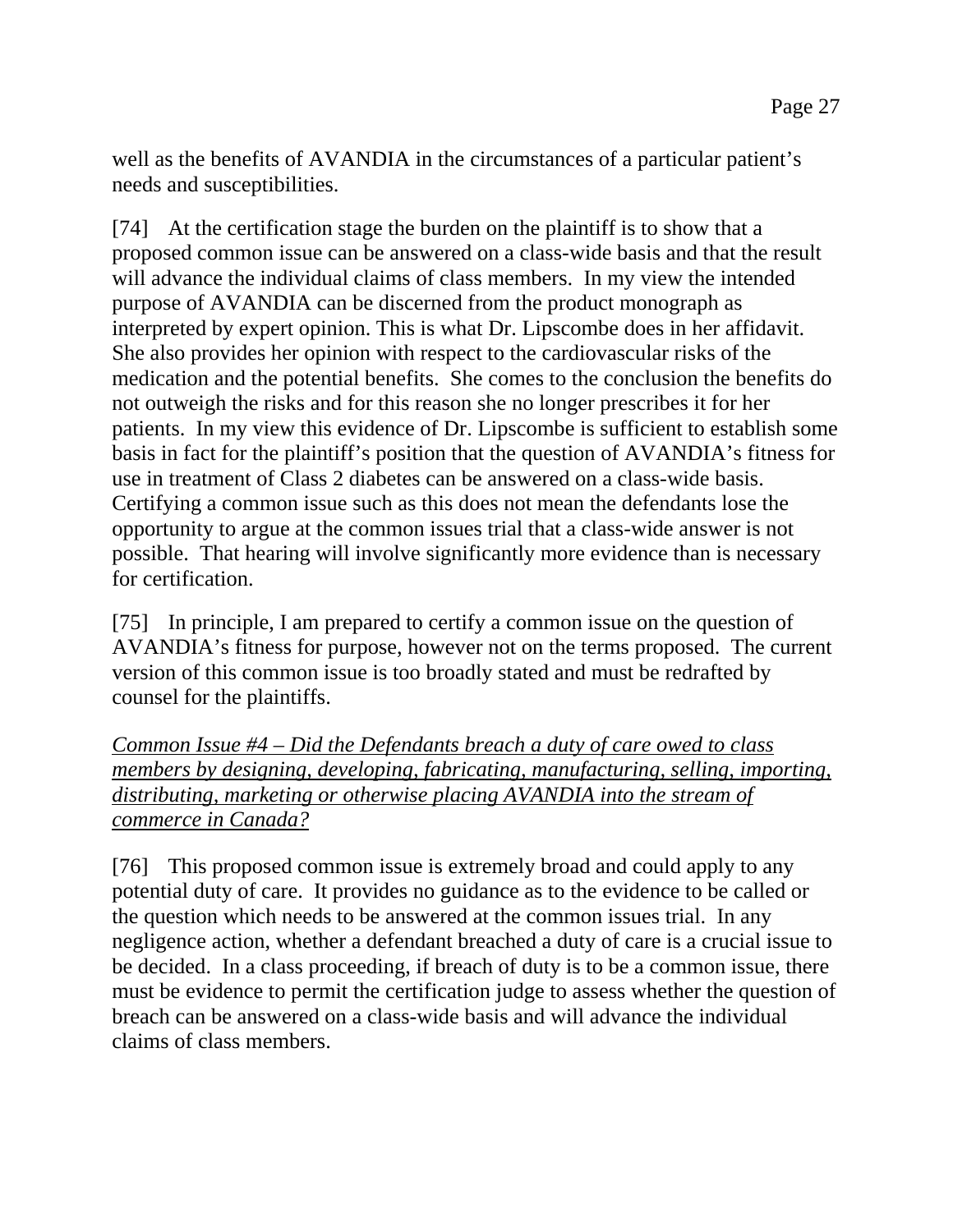[77] The evidence filed by the plaintiffs on this certification motion identifies an issue with respect to the alleged increased risks of heart failure, heart attack and stroke resulting from the use of AVANDIA. The evidence also raises a question about whether the defendants adequately disclosed the nature and extent of those risks. The plaintiffs have shown the basis for a common issue which examines whether the product is unfit due to the potential risks outweighing the benefits. There is no evidence of any other potential breach of a duty of care which could, or should, be considered at the common issues trial.

[78] I am satisfied the alleged breaches of duty raised by the plaintiffs' certification evidence are adequately covered in the first three common issues and there is no purpose to certifying this general question.

[79] Common issues should not be so broadly stated that they provide no direction or limitation and permit the plaintiffs to redefine the common trial under the umbrella of a widely stated issue. The proper procedural route for a plaintiff who identifies a new common issue during the course of the litigation is to make a motion for leave to amend the certification order to add the new issue based upon a proper evidentiary record.

[80] For the above reasons I am not prepared to certify this common issue as proposed by plaintiffs' counsel.

*Common Issue #5 – Is each of the Defendants responsible in law for the acts or omissions of either one or both of the other Defendants in respect of the design, development, fabrication, manufacture, sale, import, distribution, and/or marketing of AVANDIA in Canada?*

[81] The question of whether the defendants are liable for the actions of each other, and if so on what basis, does not require any consideration of the circumstances of individual class members. It can readily be decided on a classwide basis. The answer will assist the individual class members because it will determine whether either or both of the defendants are responsible for any damages which might be awarded. I will certify this common issue as proposed by the plaintiffs.

*Common Issue #6 – By virtue of unjust enrichment and/or waiver of tort, are the Defendants liable on a restitutionary basis: (a) to account to any of the Classes, including provincial insurers which have subrogated claims, for any part of the proceeds of the sale of AVANDIA? If so, in what amount and for whose benefit is*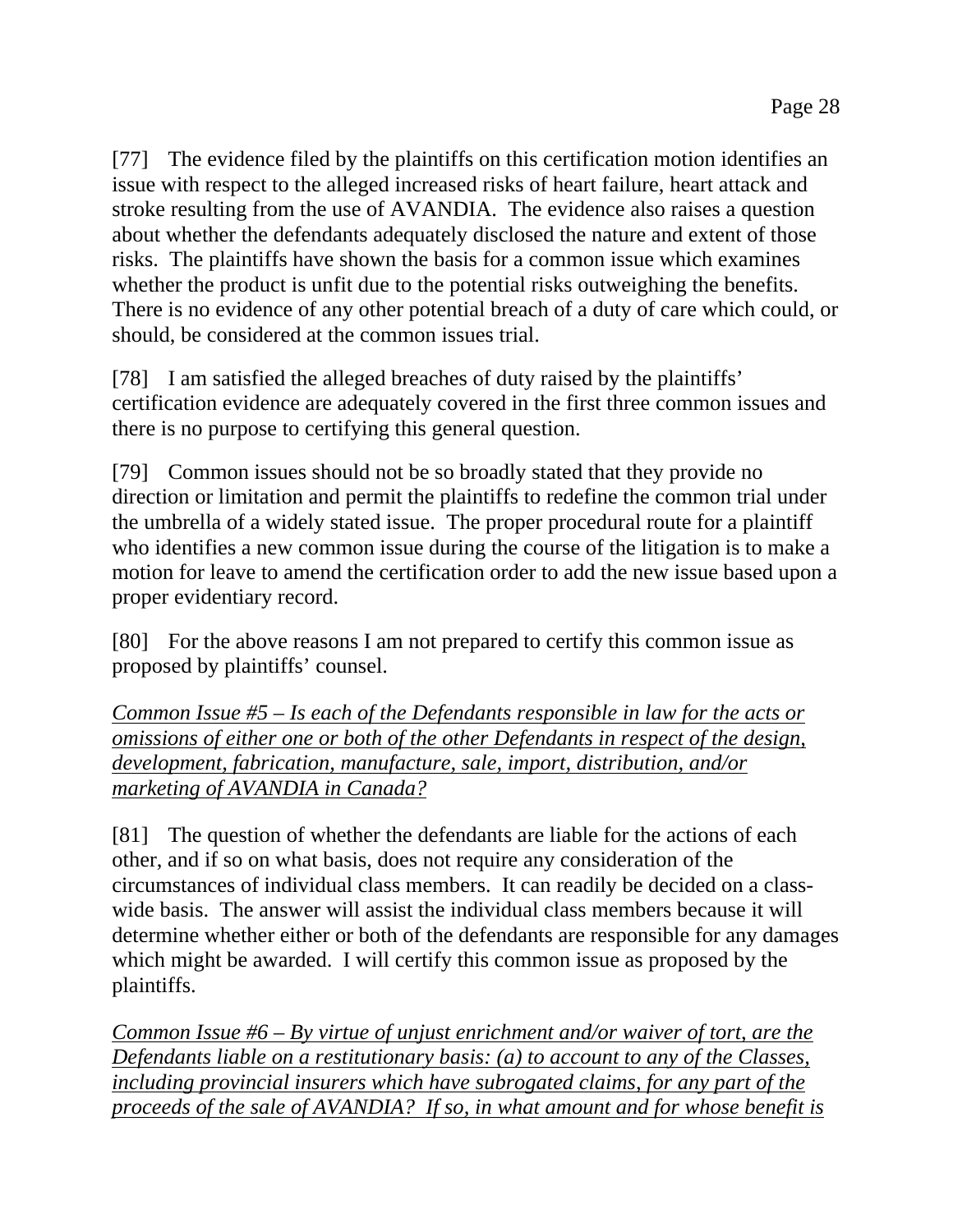*such accounting to be made? Or, in the alternative, (b) such that a constructive trust is to be imposed on any part of the gross revenue from the sale of AVANDIA for the benefit of the Classes, including the provincial insurers which have subrogated claims, and, if so, in what amount, and for whom are such proceeds held?* 

[82] This proposed common issue seeks a remedy in restitution. There is considerable judicial debate as to whether waiver of tort requires proof of wrongdoing before compensation can be awarded. A useful discussion of this issue is found in the Supreme Court of Canada decision in *Pro-Sys Consultants Ltd. v. Microsoft Corporation*, 2013 SCC 57, at paras. 93-97.

[83] Claims for restitutionary remedies based upon unjust enrichment require a determination of whether the defendants were enriched to the deprivation of the plaintiffs, and if so, to what extent. In the circumstances of this class proceeding the calculation of enrichment and deprivation would be a massive undertaking. It would necessitate disclosure of financial records over a period in excess of fifteen years which would have to be interpreted by expert witnesses. It is obvious to me that the availability of a restitutionary remedy such as proposed by this common issue is very much a live question. Rather than burden the common issues trial with the additional complexities arising out of the quantification issues I believe the most efficient approach is to ask the general question as to whether relief based on unjust enrichment or waiver of tort is even available to class members.

[84] In my view, this common issue should be amended to remove any reference to quantification. This is consistent with the approach in the *Goodridge* and *Parker* cases as well as the Ontario Divisional Court in *Peter v. Medtronic, Inc.; Robinson v. Medtronic, Inc.*, 2010 ONSC 3777 ("*Medtronic*"). In that case the court upheld a decision to bifurcate the issues of entitlement and quantification for the waiver of tort claim for the following reasons:

27 In exercising his discretion pursuant to s. 12 of the CPA, the motion judge is required to keep in mind the underlying policy objectives of that Act, including expeditious access to justice and judicial efficiency. Here, the motion judge noted that class proceedings are inherently bifurcated and concluded that it would be more efficient, expeditious and less costly to bifurcate the liability and quantification issues relating to waiver of tort.

28 In coming to his decision, he applied the factors from Westjet, supra. He concluded that entitlement to elect waiver of tort is independent and severable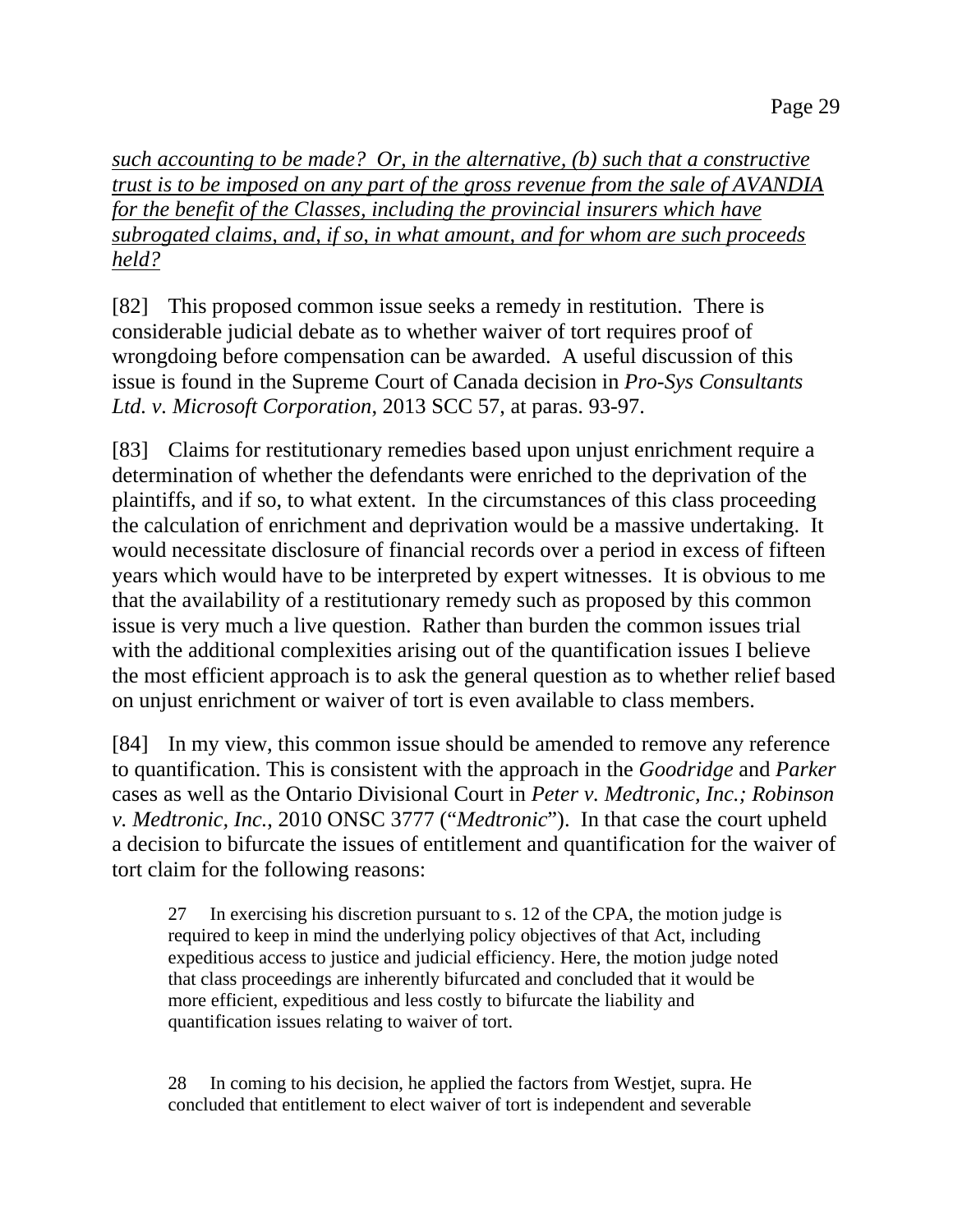from the amount of an accounting or disgorgement arising from the waiver of tort claim. In my view, he correctly concluded there is a key threshold issue to be determined in relation to waiver of tort - namely, when is it that there has been a breach of a legal obligation giving rise to a claim to compensation in waiver of tort.

29 There is no merit to the appellants' argument that bifurcation will deprive the court of the full factual record needed to determine the waiver of tort claim. Given the facts of this case and the pleading, there is no need for extensive disclosure of the financial information sought at this stage of the proceeding.

30 The motion judge also concluded that the appellants would be unable to make an informed decision whether to elect a disgorgement remedy without the ability to compare the value of compensatory damages. Such damages can only be determined in this case after individual trials on causation and liability.

31 The appellants have made arguments that the time frame for the proceeding will be lengthened, and emphasized the vulnerability of class members because of their age and state of health. However, the motion judge concluded that bifurcation will advance the trial process while the discovery relating to quantification would delay the process. In effect, the appellants ask this court to weigh the factors in favour of and against bifurcation and substitute our decision. That is not our task on this appeal.

32 The decision of the motion judge was a reasonable one, based on a consideration of the factors in Westjet, as applied to the facts and pleadings in this case. Moreover, the motion judge made a finding that there would be serious prejudice to the respondents if discovery were not divided, given the potential impact on the respondents' competitive position. The appellants have not established any palpable and overriding error in the finding made by the motion judge.

[85] If the common issues trial decides that a restitutionary remedy is available to the plaintiffs the quantification may raise a number of questions requiring individual consideration. These include whether there must be an election to take restitution in lieu of compensatory damages. Depending on their different circumstances some plaintiffs may be entitled to restitution and others not. These issues may lend themselves to determination in individual assessments or as further common issues across the main class or new subclasses. The resolution of all of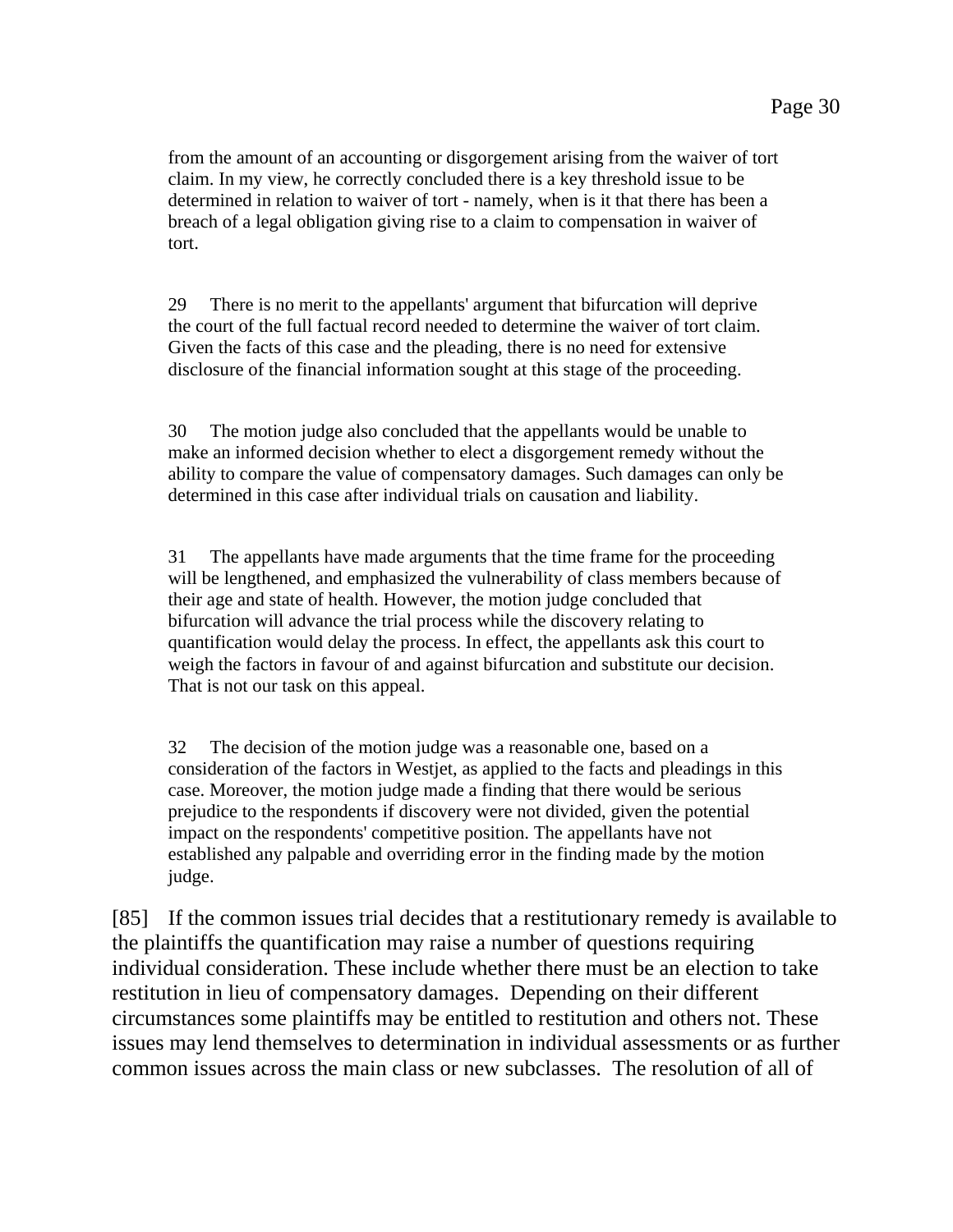these matters can be addressed within the broad authority of the trial judge following the initial decision on this common issue.

[86] With the necessary redrafting to remove reference to quantification of any restitutionary remedy I will certify this common issue.

*Common Issue #7 – Are Class Members entitled to recover the medical costs incurred in the screening, diagnosis and treatment of adverse cardiovascular events caused by taking AVANDIA?* 

*Common Issue #8 – Are Class Members entitled to recover as damages an amount equal to the purchase price of AVANDIA, or part of the purchase price of AVANDIA? If so, why and in what amount?*

[87] In my view, these common issues raise questions of individual damages. The plaintiffs have provided no evidence to show these questions can be decided on a class-wide basis.

[88] It is a pre-condition to recovery of damages that a plaintiff prove that AVANDIA has caused them to suffer congestive heart failure, heart attack or stroke. That is so whether the claim is for pain and suffering or the costs described in these proposed common issues.

[89] As with the restitutionary claims, the common issues judge has the ability to craft appropriate procedures for individual damage assessment if the plaintiffs succeed at the first stage. If any damage issues lend themselves to resolution on a common basis across a class or subclass the judge could make the determination at that time.

*Common Issue #9- Can damages of Class Members be determined, in whole or in part, on an aggregate basis? If so, who should pay what amount, to whom and why?*

[90] Aggregate monetary awards are dealt with in s. 32 of the *Act* which reads as follows:

32 (1) Once a defendant has been found liable, the court may make an order for an aggregate monetary award in respect of all or any part of a defendant's liability to class or subclass members and may give judgment accordingly if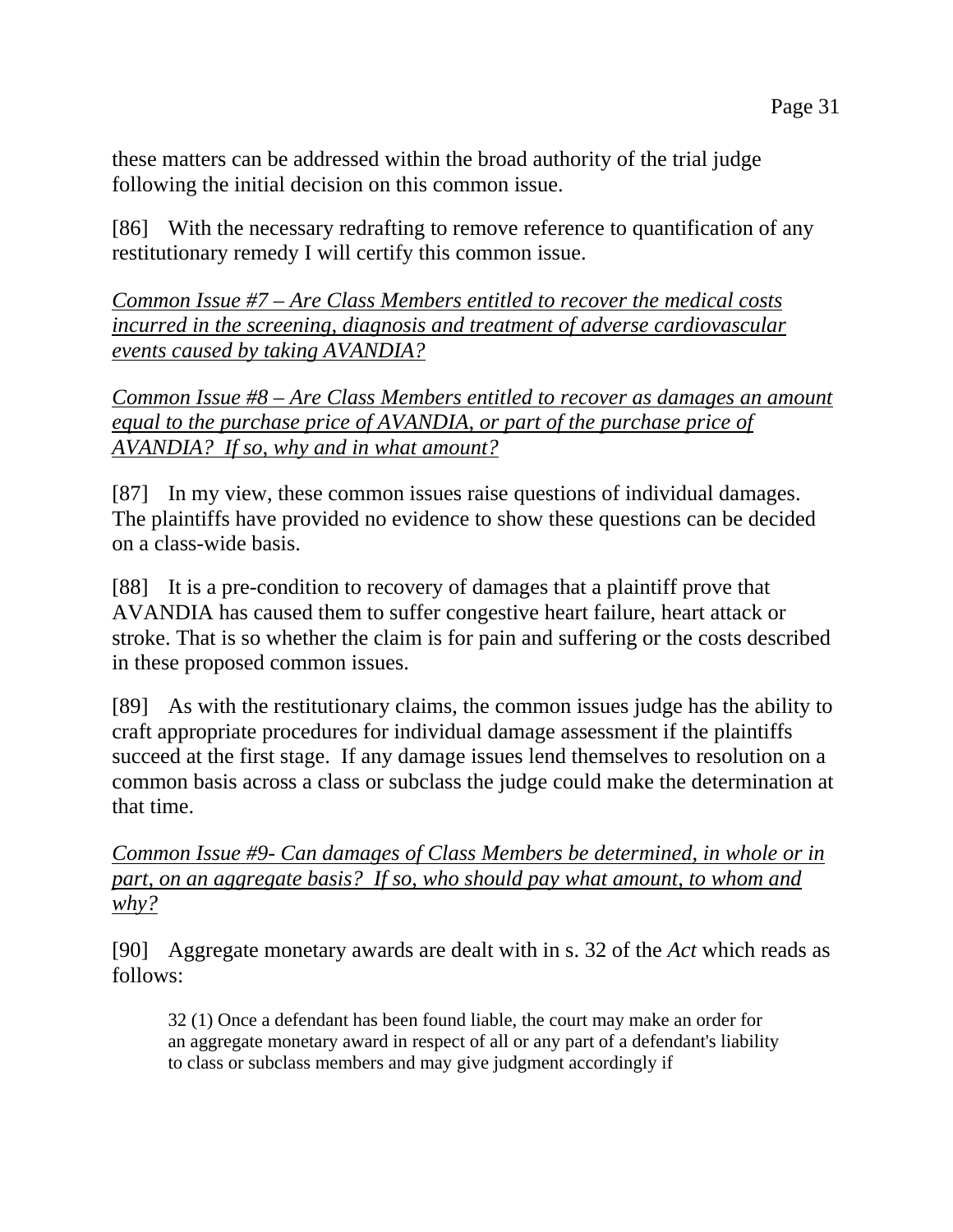(a) monetary relief is claimed on behalf of some or all class or subclass members;

 (b) no questions of fact or law other than those relating to the assessment of monetary relief remain to be determined in order to establish the amount of the defendant's monetary liability; and

 (c) the aggregate or a part of the defendant's liability to some or all class or subclass members can, in the opinion of the court, reasonably be determined without proof by individual class or subclass members.

 (2) Before making an order under subsection (1), the court shall provide the defendant with an opportunity to make submissions to the court in respect of any matter relating to the proposed order including, without limiting the generality of the foregoing,

 (a) submissions that contest the merits or amount of an award under that subsection; and

 (b) submissions that individual proof of monetary relief is required due to the individual nature of the relief.

 (3) Before making an order under subsection (1), the court may permit the admission of additional evidence that, in the opinion of the court, is relevant in the circumstances.

[91] This section makes it clear that the question of aggregate damages can only be made following a finding of liability and after hearing further submissions from the defendant. The court may also decide to permit the admission of additional evidence. In my view, it is premature to consider certifying aggregate damages as a common issue at this stage. The question of an aggregate award may be raised following a finding of liability whether or not it is included in the initial certification order.

[92] I will not certify this common issue as proposed by the plaintiffs.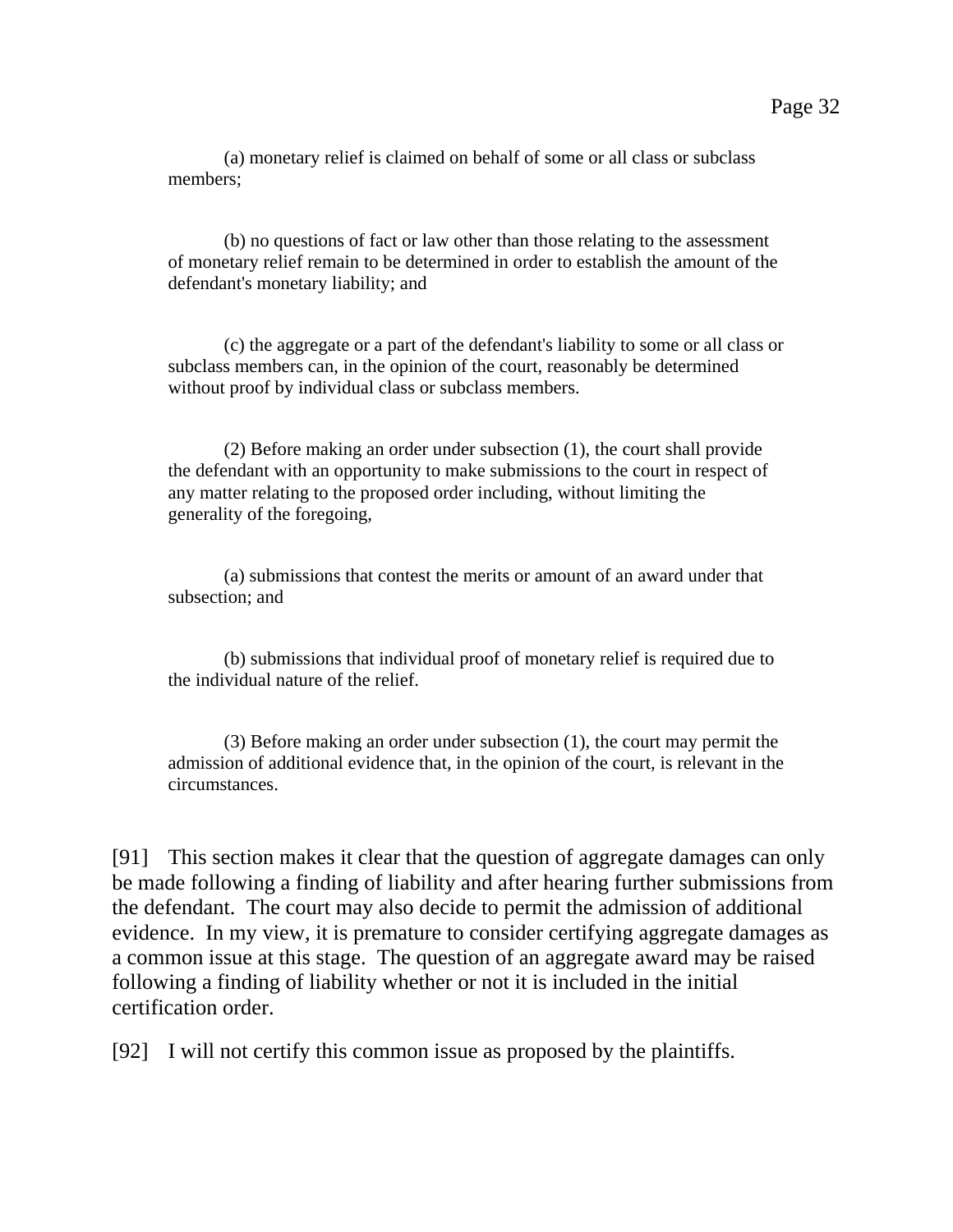*Common Issue #10 – Should one or more of the Defendants pay punitive damages? Should punitive damages be assessed in the aggregate? If so, in what amount and how should punitive damages be distributed?*

[93] Punitive damages are awarded to reflect misconduct on the part of a defendant. In order to make such an award the court must first find the defendant liable to the plaintiff on the basis of a cause of action asserted in the statement of claim. The quantification of punitive damages cannot be done without knowing what compensatory damages have been awarded and to whom.

[94] Punitive damages have been certified as a common issue in class proceedings, however each case is decided on its own facts. Here the defendants will not be liable to the plaintiffs until proof of individual loss following the common issues trial. The trial judge will not have the necessary evidence to decide either liability or quantum of punitive damages. I endorse the following comments from the divisional court in *Medtronic*, upholding the trial judge's refusal to certify punitive damages as a common issue:

37 The motion judge reasonably held that a trial judge would be unable to rationally and appropriately consider punitive damages without knowing the amount of compensatory damages as well as the degree of misconduct, the harm caused, and the availability of other remedies. This is consistent with what the Supreme Court said above at para. 94 of its reasons, as well as at para. 123. In this class proceeding, causation, liability and the quantum of compensatory damages will not be determined at the common issues trial. Therefore, the motion judge correctly concluded that entitlement to punitive damages cannot be determined at the common issues trial.

38 Counsel for the appellants asserts that the present decision departs from a large number of cases in which entitlement to punitive damages has been included in the common issues, arguing that this case is having a "profound impact" on class proceedings. However, it is apparent that each case turns on its own facts. In McKenna v. Gammon Gold Inc., [2010] O.J. No. 1057, 2010 CarswellOnt 1460 (S.C.J.), the issue of punitive damages was held to be a common issue, while in Ramdath v. George Brown College of Applied Arts & Technology, [2010] O.J. No. 1411 (S.C.J.), entitlement to punitive damages was not a common issue. In contrast, in Anderson v. St. Jude Medical Inc., [2010] O.J. No. 8 (S.C.J.), the trial judge ordered bifurcation of the issues of liability for and quantification of punitive damages. However, the following common issue is to be determined in the common issues trial: "Does the defendants' conduct merit an award of punitive damages?"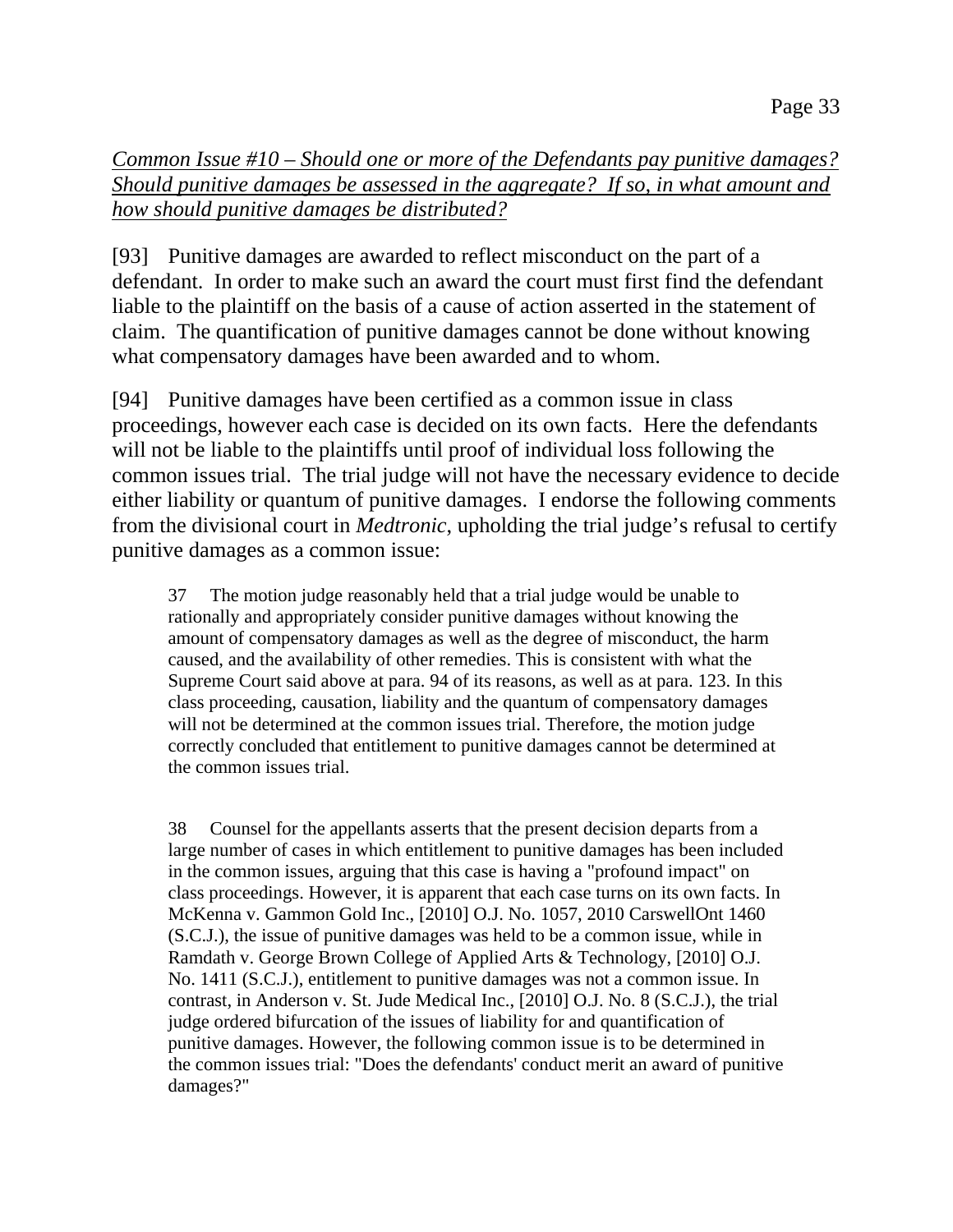39 I note that Chief Justice McLachlin in Rumley v. British Columbia, [2001] 3 S.C.R. 184 observed that "the appropriateness and amount of punitive damages will not always be amenable to determination as a common issue" (at para. 34). In that case, liability was based on allegations of systemic negligence. Therefore, the issue of punitive damages was appropriately a common issue.

40 In the present case, liability to class members in negligence or conspiracy will not be determined until the trials to determine the individual issues. The motion judge correctly applied the principles from Whiten when he concluded that entitlement to punitive damages could not be determined until after the individual trials to determine causation and the quantum of compensatory damages. Therefore, he made no error in principle in rejecting punitive damages as a common issue.

[95] The *Whiten* principles referred to in this passage were recently applied by the Nova Scotia Court of Appeal in *Industrial Alliance Insurance and Financial Services Inc. v. Brine*, 2015 NSCA 104. This decision confirms my conclusion that neither entitlement to nor quantification of punitive damages can be determined until after a finding of liability and assessment of individual harm.

[96] I will not certify punitive damages as a common issue in this case.

*Common Issue #11 – Should the Defendants, or any of them, pay prejudgment and post-judgment interest, at what annual interest rate, and should the interest be compound interest?* 

*Common Issue #12 – Should the Defendants, or any of them, pay the cost of administering and distributing any monetary judgment and/or the cost of determining eligibility and/or the individual issues? If so, who should pay what cost, why, in what amount and to what extent?*

[97] These two common issues represent matters which can only be decided once it has been determined whether there will be a monetary award, on what basis, and to whom. This will be decided once individual class members have proven their damages. For this reason these proposed common issues should not be certified for determination at the common issues trial.

Preferable Procedure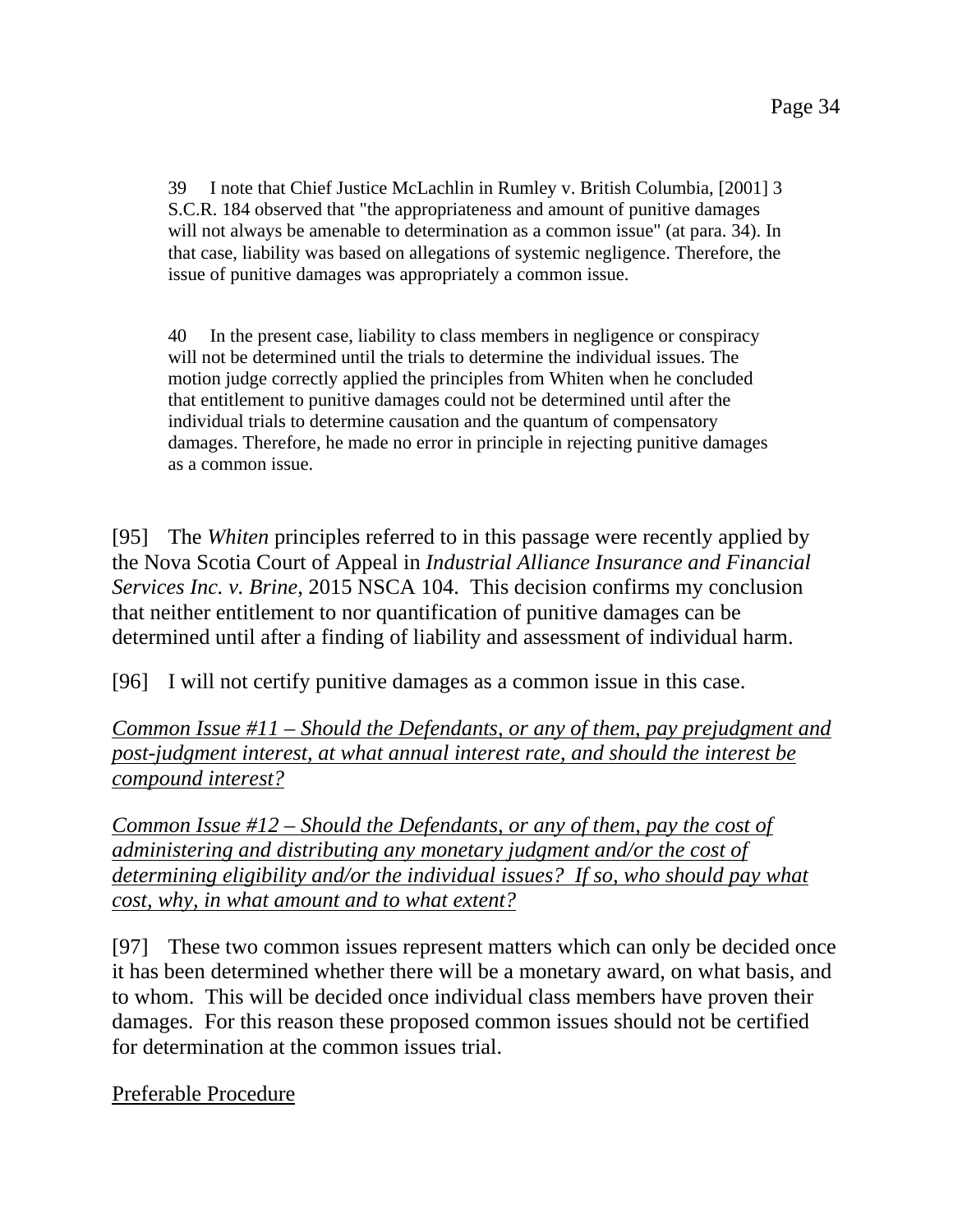[98] Section 7(1)(d) of the *Act* requires the plaintiffs to satisfy the court that a class proceeding would be the preferable procedure for the fair and efficient resolution of the dispute. Section 7(2) sets out certain mandatory considerations. It reads as follows:

(2) In determining whether a class proceeding would be the preferable procedure for the fair and efficient resolution of the dispute, the court shall consider

 (a) whether questions of fact or law common to the class members predominate over any questions affecting only individual members;

 (b) whether a significant number of the class members have a valid interest in individually controlling the prosecution of separate proceedings;

 (c) whether the class proceeding would involve claims or defences that are or have been the subject of any other proceedings;

 (d) whether other means of resolving the claims are less practical or less efficient;

 (e) whether the administration of the class proceeding would create greater difficulties than those likely to be experienced if relief were sought by other means; and

(f) any other matter the court considers relevant.

[99] The analysis with respect to the preferable procedure must take place through the lens of the three primary objectives of class proceedings, namely, judicial economy, access to justice and behaviour modification.

[100] In assessing the issues of fairness and efficiency it is necessary to consider how the claims of class members will be advanced. In cases where there are too many issues which are not common to the entire class the proceeding becomes unmanageable and the preferability criteria is not met. This was the situation in *Martin* and *Wuttunee*.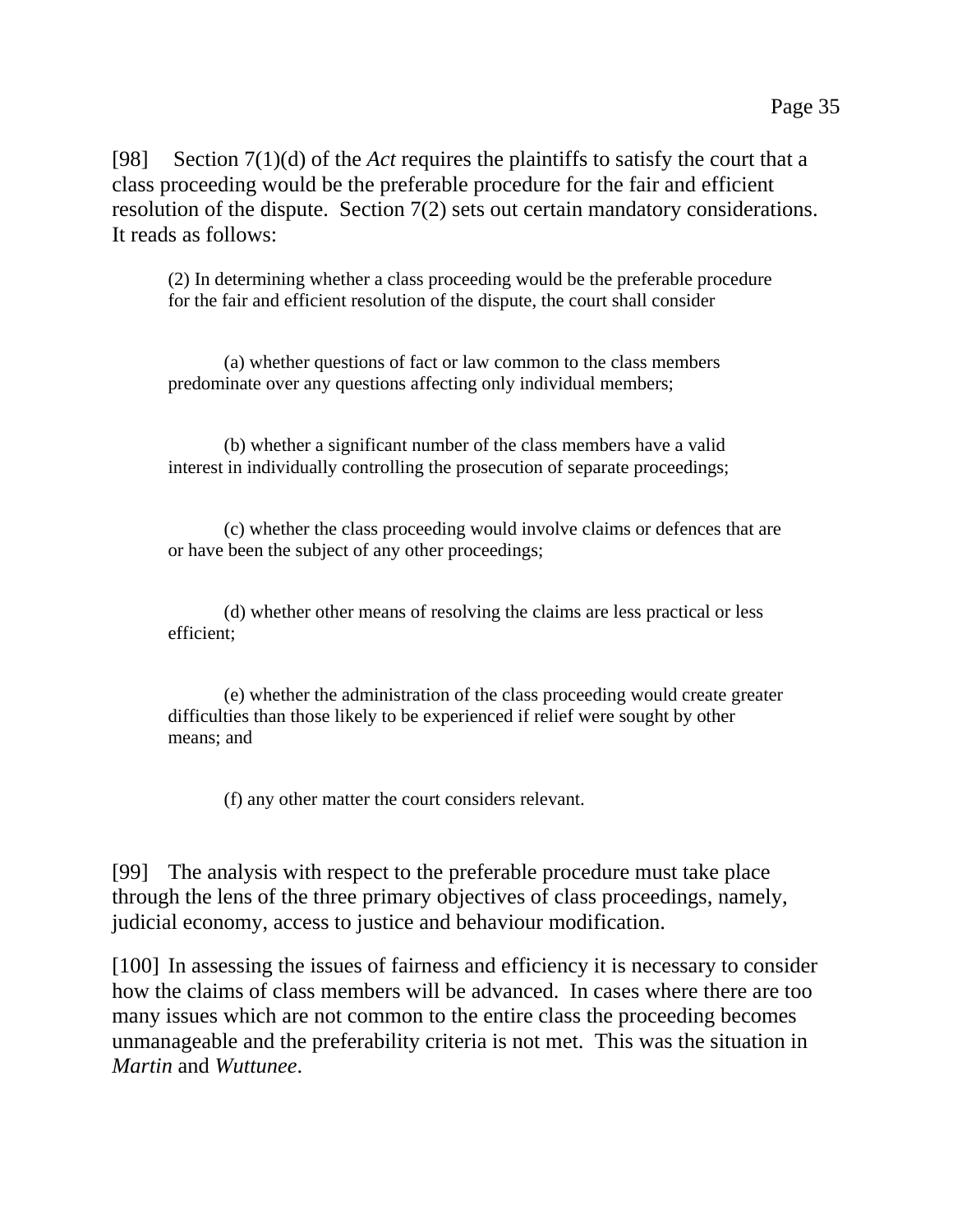[101] I am satisfied the revised common issues can be managed and decided in a common issues trial. Based upon the certification record and the defendants' response, it appears the questions with respect to the alleged risks associated with AVANDIA can be addressed through expert testimony. The issue of what risks should have been disclosed and when will also involve expert evidence and inquiry into the defendants' state of knowledge during the period when the medication was marketed and distributed in Canada. These issues, as well, lend themselves to resolution in a common trial.

[102] The defendants' opposition to certification is premised on the argument that the determination of cardiovascular risk will not significantly advance the claims of class members because individual proof of causation is needed. They also argue that such proof is virtually impossible to obtain because AVANDIA recipients are at inherently higher risk of cardiovascular compromise. The cross-examinations of the plaintiffs' experts include comments suggesting that individual causation may be very difficult to prove. Problems with causation will exist whether class members pursue individual law suits or a class proceeding. As a result, it should not be a basis on which certification is refused. Even if the common issue trial is relatively short and the individual proof of damage extensive, that does not mean there is no efficiency to be gained by an answer in common to the questions of risk, breach of duty, joint liability and restitution.

[103] The advantage to a class proceeding is the ability of the court to craft an effective process for resolution of individual claims (if needed) once the common issues are determined. It allows the parties and the court to be creative in maximizing efficiency without compromising the ultimate legal requirements for proof of liability and damages.

[104] I am satisfied the class proceeding proposed in this case represents a fair, efficient and manageable method for advancing the claims of class members. Despite reaching this conclusion, I should still consider whether there are any other alternatives which would be preferable. The defendants suggest case-managed individual actions with common discovery and coordinated trials. In my view this suggestion does not come close to overriding the preferability of a class proceeding.

[105] With case-managed individual actions all claimants would have to start litigation and make disclosure including individual medical records. Unless orders were issued severing liability from damages, the plaintiffs would have to prove all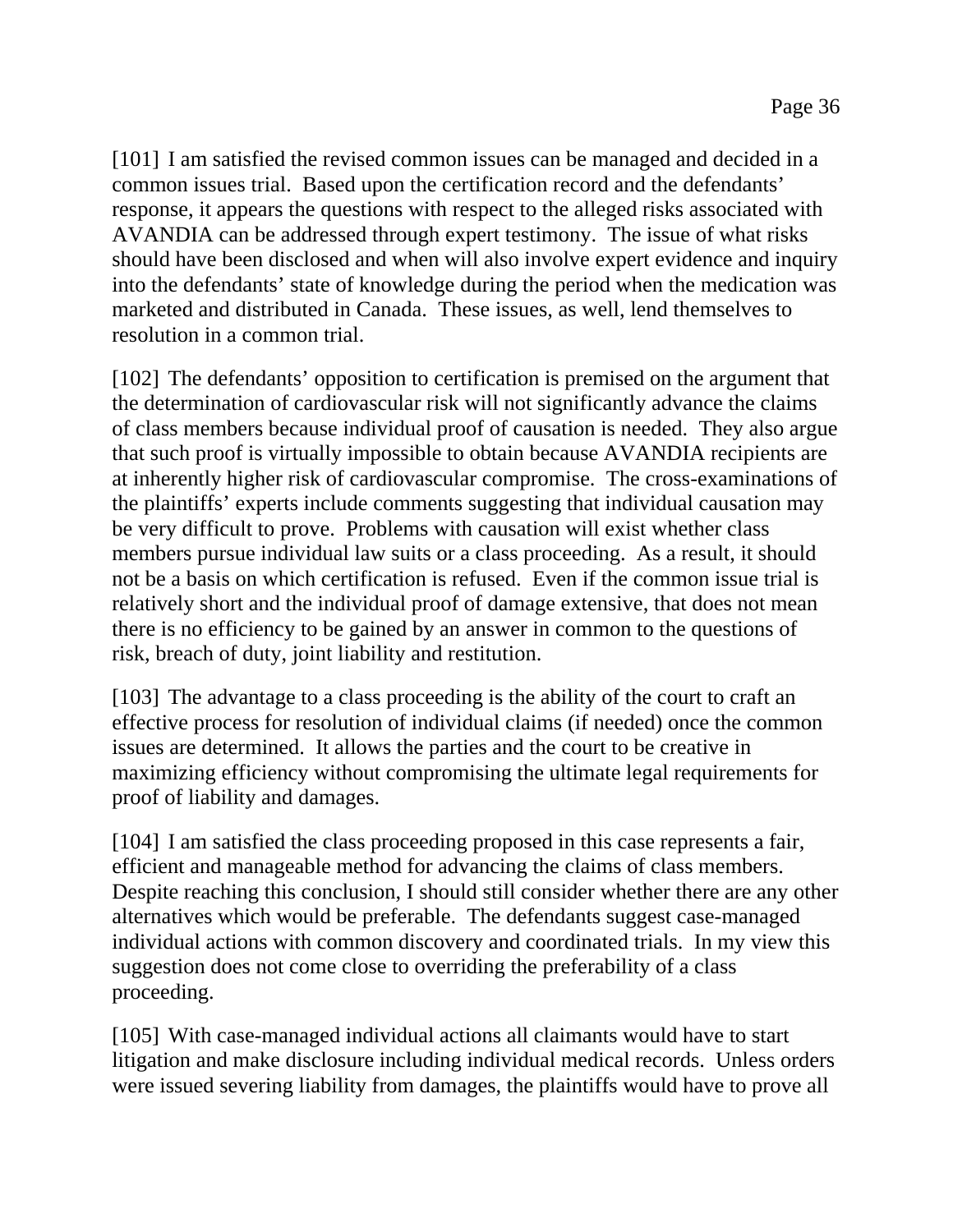aspects of their damages including individual causation and quantification as well as the basis for a punitive award. With a class proceeding, this would only be necessary if the matter continued to individual damage assessments following success by the plaintiffs at the common issues trial.

[106] With individual actions there would be claims in various jurisdictions which would be subject to different rules of court. There could not be a common case management judge, nor could any portion of the trials realistically involve common testimony. Although I have no information concerning the number of potential plaintiffs it is easy to envision that it could be many dozens of people. There is a cost to the parties and the court in administering that number of separate proceedings.

[107] I am satisfied the plaintiffs have established the preferability criterion for certification.

# **Appropriate Representative Party and Litigation Plan**

[108] Section 7(1)(e) requires a representative party who would fairly and adequately represent the interests of the class, does not have a conflicting interest and presents a workable litigation plan.

[109] Here there are two proposed classes and therefore two representatives. Each has filed an affidavit providing information about their personal circumstances which would bring them within the scope of the class definition. They agree to act as representative plaintiffs and acknowledge the responsibilities which they have accepted. They confirm retention of experienced counsel and that they have no conflict of interest. These affidavits satisfy the basic requirements of the *Act*.

[110] The litigation plan provided as part of the motion record is very general in nature. In some respects it will have to be amended in light of my decision with respect to the common issues. It was not addressed to any extent in counsels' submissions at the certification hearing. If certification is granted I would expect to receive a revised litigation plan and hear further submissions from counsel before finalizing that document.

# **Conclusion**

[111] As is apparent from this decision I will not grant the certification order based upon the motion record before me. The plaintiffs may be able to remedy the